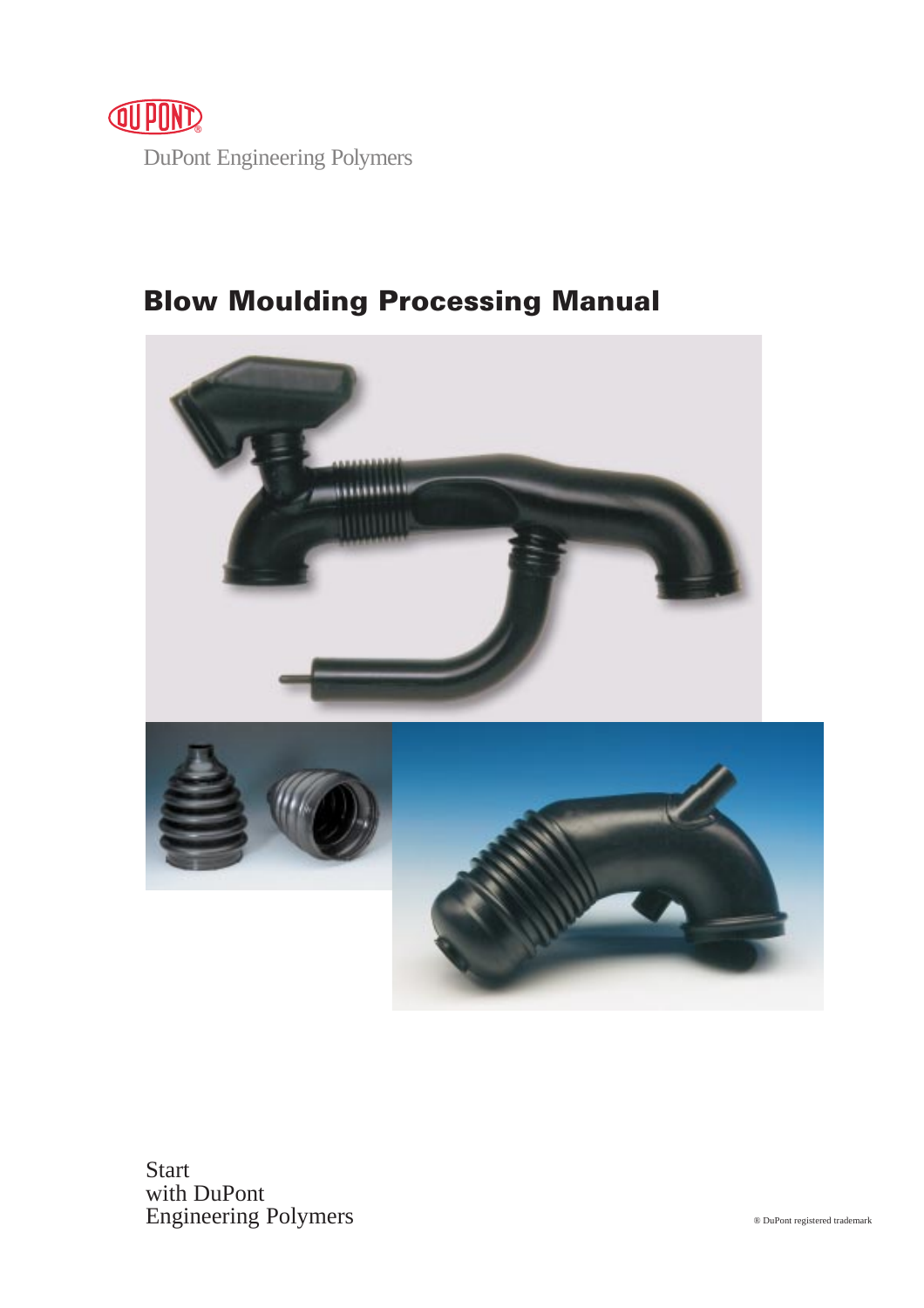# **Blow moulding processing manual**

# **Table of contents**

| $\mathbf{1}$ |               |                                                               | $\overline{\mathbf{3}}$ |
|--------------|---------------|---------------------------------------------------------------|-------------------------|
|              | 1.1           | Why blow mould engineering resins                             | $\overline{3}$          |
|              | 1.2           | ZYTEL <sup>®</sup> nylon resins for blow moulding             | $\overline{3}$          |
|              | 1.3           | HYTREL <sup>®</sup> and CRASTIN <sup>®</sup> polyester resins |                         |
|              |               |                                                               | $\overline{4}$          |
|              |               | 2 Description of blow moulding processes                      | $\overline{7}$          |
|              | 2.1           |                                                               | $\overline{7}$          |
|              | $2.2^{\circ}$ |                                                               | $\overline{7}$          |
|              | $2.3^{\circ}$ |                                                               | $\overline{7}$          |
|              | 2.4           | Co-extrusion and sequential 3-D                               |                         |
|              |               |                                                               | $\overline{7}$          |
|              | 2.5           |                                                               | 9                       |
|              |               | 3 The blow moulding machine $-$                               |                         |
|              |               |                                                               |                         |
|              | 3.1           |                                                               |                         |
|              | 3.2           |                                                               |                         |
|              | 3.3           | Accumulator and continuous extrusion                          |                         |
|              |               |                                                               |                         |
|              | 3.4           |                                                               |                         |
|              | 3.5           |                                                               |                         |
|              | 3.6           |                                                               |                         |
|              | 3.7           |                                                               |                         |
|              | 3.8           |                                                               |                         |
|              |               | 4 Machine operating conditions  15                            |                         |
|              | 4.1           | Quick reference - Processing conditions  15                   |                         |
|              | 4.2           |                                                               |                         |
|              | 4.3           | Adapter, head and die temperature 16                          |                         |
|              | 4.4           | Accumulator push-out pressures                                |                         |
|              |               |                                                               |                         |
|              | 4.5           |                                                               |                         |
|              | 4.6           |                                                               |                         |
|              | 4.7           |                                                               |                         |
|              | 4.8           |                                                               |                         |
|              | 4.9           | Secondary operations: trimming, welding  18                   |                         |
|              |               | 4.10 Special conditions for injection blow                    |                         |
|              |               | moulding and "Pressblower" operation  19                      |                         |

| 51  |                                |  |
|-----|--------------------------------|--|
| 5.2 |                                |  |
|     |                                |  |
|     |                                |  |
|     |                                |  |
| 61  |                                |  |
| 62  |                                |  |
|     |                                |  |
|     | 6.4 Mould shrinkage allowances |  |
|     |                                |  |
|     |                                |  |
| 6.6 |                                |  |
|     |                                |  |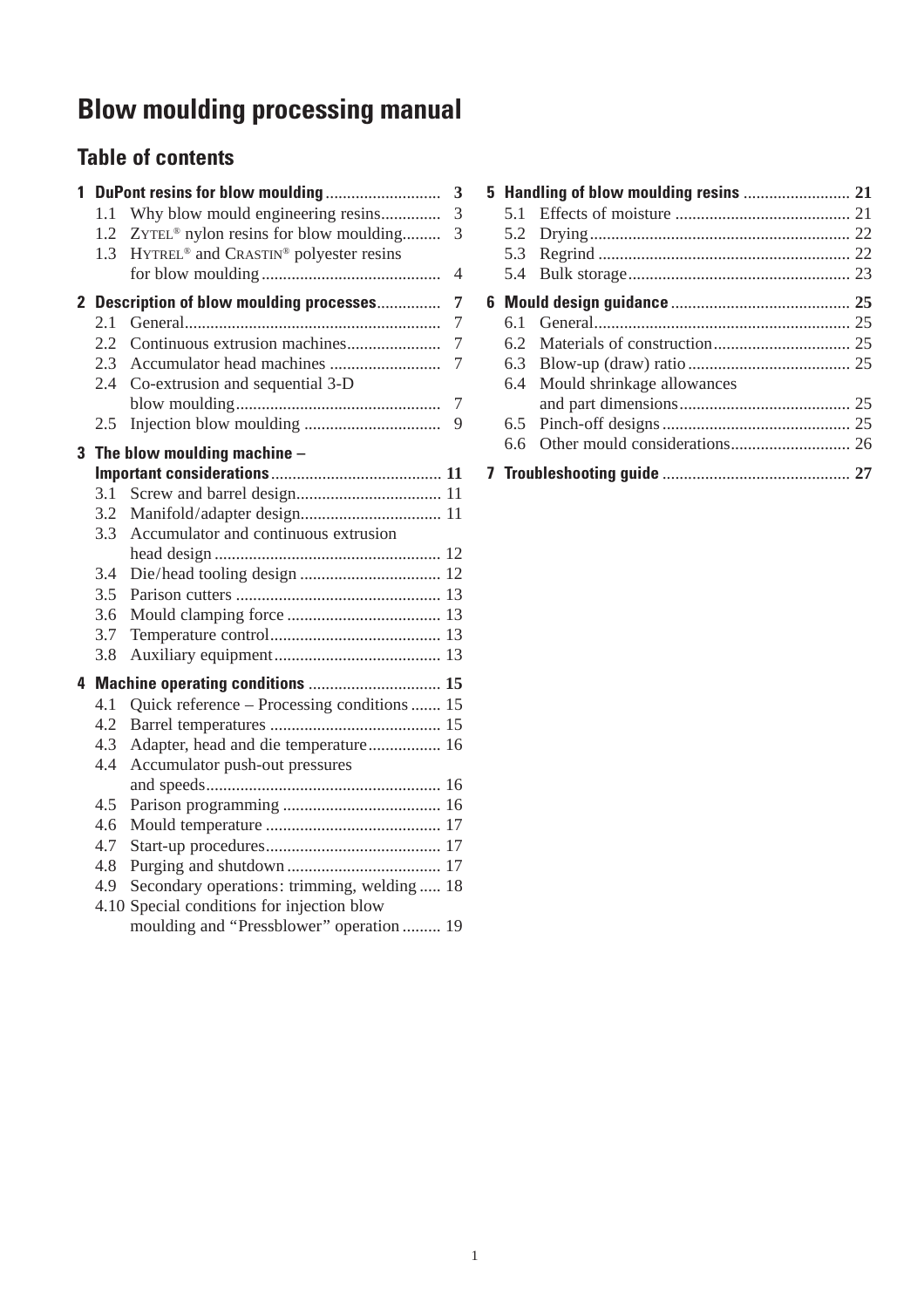# **1 DuPont resins for blow moulding**

## **1.1 Why blow mould engineering resins?**

There are many reasons why engineering resins have become established in blow moulding applications, for example:

- Cost and weight reduction
- Recyclability ( replaces rubber for example)
- Innovation:
	- Multifunctional parts
	- Reduce number of parts in the engine compartment
- Higher temperature requirements
- Easier assembly and disassembly
- Reduce number of materials
- Improve performance
- Reduce noise
- Availability of special resin grades designed for blow moulding

DuPont offers a wide range of engineering resins types for blow moulding including:

- HYTREL® Polyester elastomer
- CRASTIN<sup>®</sup> PBT polyester
- ZYTEL<sup>®</sup> Nylons 6, 66, and alloys
- SELAR®RB Barrier resin

New grades are continuously being developed, so please contact your local DuPont representative for the latest product literature. All DuPont resins are supported by comprehensive Technical Service in the areas of:

- Basic data
- Design (C.A.D.)
- Processing
- Testing.

# **1.2 ZYTEL® nylon resins for blow moulding**

ZYTEL® nylon resins are thermoplastic polyamides having properties that place them high on the list of engineering plastics. They are tough and chemically resistant, and moulded articles retain their performance at elevated temperatures. The ZYTEL® resins listed below have excellent parison melt strength and good drawability for blow moulding. Some grades are reinforced with glass fibres to increase their tensile strength, stiffness and dimensional stability. There is also a flexible nylon alloy available. All ZYTEL® blow moulding grades are especially compatible with each other for use in sequential co-extrusion blow moulding – for example in hard/soft segment air ducts etc. (see section 2.4).

## **ZYTEL® blow moulding resins**

| ZYTEL <sup>®</sup> BM7300THS  | Unreinforced PA6                                  |
|-------------------------------|---------------------------------------------------|
| ZYTEL <sup>®</sup> BM73G25THS | 25% glass reinforced PA6                          |
| ZYTEL <sup>®</sup> BM73G15THS | 15% glass reinforced PA6                          |
| ZYTEL <sup>®</sup> BM7300FN   | Unreinforced, PA6<br>flexible nylon alloy         |
| ZYTEL <sup>®</sup> CFE8005HS  | Unreinforced PA66                                 |
| ZYTEL <sup>®</sup> EFE7340    | 15% glass reinforced<br>hydrolysis resistant PA66 |
| ZYTEL <sup>®</sup> EFE7341    | 20% glass reinforced<br>hydrolysis resistant PA66 |

## **1.2.1. ZYTEL® resins – rheology**

ZYTEL® blow moulding resins have been developed to provide excellent melt strength in the parison during the push-out and moulding operation. This requires very high viscosity at low shear rates, typically in the range of shear rates from  $0-10$  s<sup>-1</sup>. At higher shear rates which are encountered in the plastification of the resin in the screw and barrel of the machine, there is a reduction in viscosity which helps to minimise the screw torque and required motor power.

Figures 1 (below) and 2 (following page) show the apparent viscosity/shear rate curves for the ZYTEL® blow moulding grades measured at appropriate melt temperatures. All resins were dried to a moisture level of below 0,05%. Higher levels of moisture will significantly reduce the viscosity levels across the range of shear rates.



Fig. 1 **Melt viscosities of various ZYTEL**® **nylon 6 grades**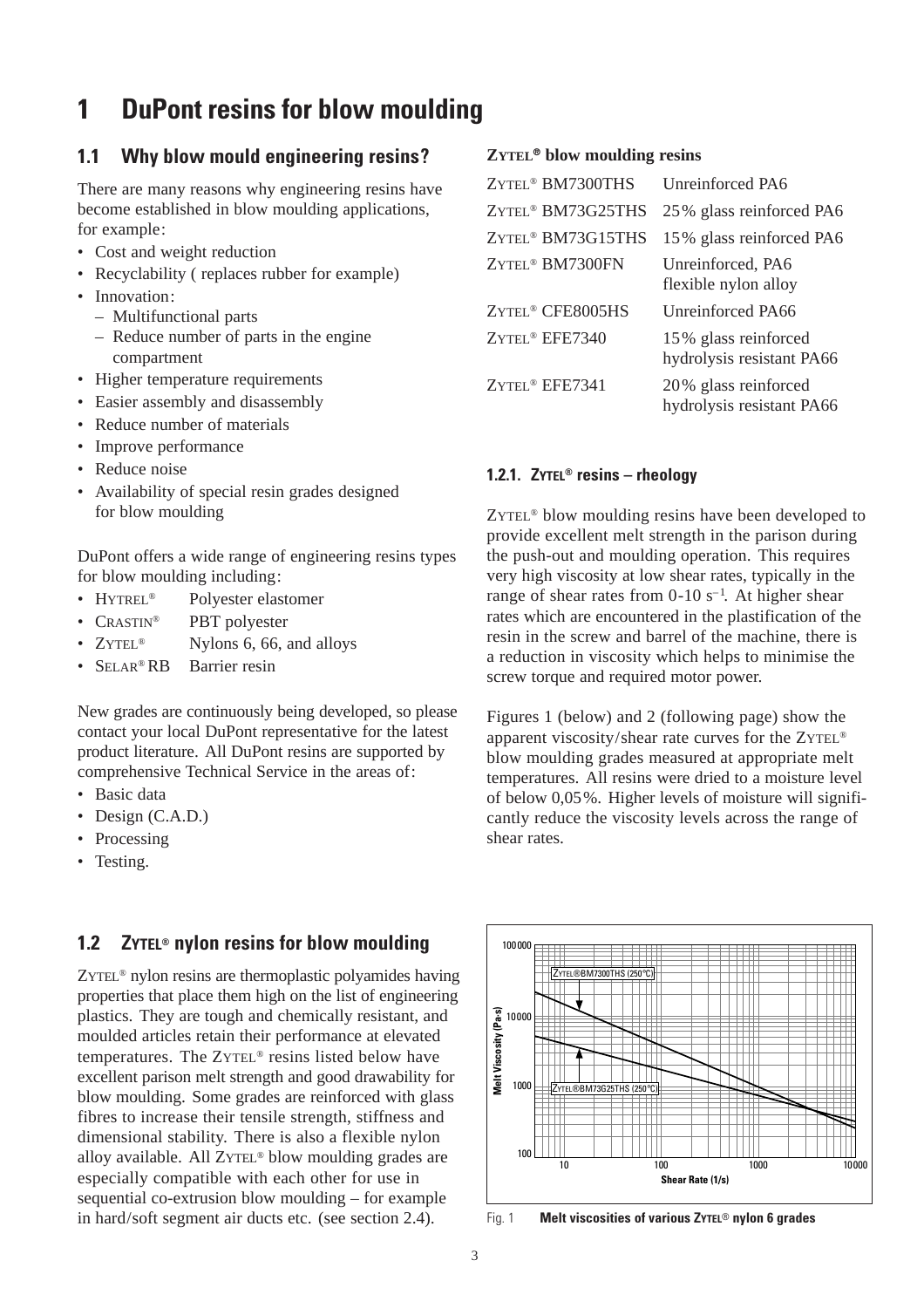**Table 1**

|                      |                          | <b>Typical MFI at 21,6 kg</b> |                    |
|----------------------|--------------------------|-------------------------------|--------------------|
| <b>Nylon type</b>    | ZYTEL <sup>®</sup> grade | $g/10$ min                    | <b>Temperature</b> |
| PA66 unreinforced    | <b>CFE8005 BK</b>        | $25 - 35$                     | $280^{\circ}$ C    |
| PA66 15% glass fibre | <b>EFE7340 BK</b>        | $30 - 40$                     | $280^{\circ}$ C    |
| PA66 20% glass fibre | <b>EFE341 BK</b>         | $50 - 60$                     | $280^{\circ}$ C    |
| PA6 unreinforced     | <b>BM7300T BK</b>        | 20-30                         | $250^{\circ}$ C    |
| PA6 flexible alloy   | BM7300FN BK              | 40-50                         | $250^{\circ}$ C    |
| PA6 25% glass fibre  | BM73G25T BK              | $25 - 35$                     | $250^{\circ}$ C    |



Fig. 2 **Melt viscosities of various ZYTEL**® **nylon 66 grades**

Melt index (MFI) values have been measured on ZYTEL® blow moulding resins and are shown in Table 1. The measurements were made at a weight of 21,6 kg and at a temperature close to the typical processing temperature for each grade. MFI results based on different conditions are not comparable.

Please note that MFI is not considered to be a reliable indication of melt strength for nylon materials (especially glass reinforced) due to effects of moisture and other factors. For this reason it is advisable to use the values with caution.

# **1.3 HYTREL**® **and CRASTIN**® **polyester resins for blow moulding**

## **1.3.1. HYTREL**® **polyester elastomer**

HYTREL® thermoplastic polyester elastomers (TEEE) are high performance, flexible polymers, with exceptional properties such as:

- High and low temperature performance
- Excellent oil and hydrocarbon resistance
- Toughness and tear resistance
- Dynamic (flex fatigue) performance
- Noise reduction
- Excellent sealing (low creep) properties

Special HYTREL® grades have been developed for good parison stability and other properties required for blow moulding. Applications include:

- CVJ boots
- Suspension and steering boots
- Air ducts
- Vent pipes

Listed below is part of the range of HYTREL® blow moulding grades.

|                             | <b>Hardness</b><br>(Shore D) | <b>Main applications</b>                        |
|-----------------------------|------------------------------|-------------------------------------------------|
| HYTREL <sup>®</sup> HTR8105 | 47                           | <b>CVJ Boots</b>                                |
| HYTREI <sup>®</sup> HTR5612 | 50                           | Suspension and steering<br>boots, CVJ boots     |
| HYTREI <sup>®</sup> HTR8223 | 45                           | CVJ boots, suspension and<br>steering boots     |
| HYTREI <sup>®</sup> HTR4275 | 55                           | Air ducts, vent pipes                           |
| HYTREL® BM6574              | 65                           | Air ducts, vent pipes<br>(higher temperature)   |
| HYTREL <sup>®</sup> BM5576  | 55                           | Air ducts, vent pipes<br>(higher melt strength) |

## **1.3.2 HYTREL**® **resins – rheology**

Figures 3 and 4 show apparent viscosity/shear rate curves for some of the HYTREL® blow moulding resins. The higher viscosity grades are designed for longer parts such as air ducts, while the lower viscosity (higher melt index) grades are formulated for use in CVJ boots, suspension and steering bellows.

Melt Index (MFI) values for these HYTREL® blow moulding resins are given in Table 2 below. Please note the test weight and temperature used as measurements made under different conditions are not comparable.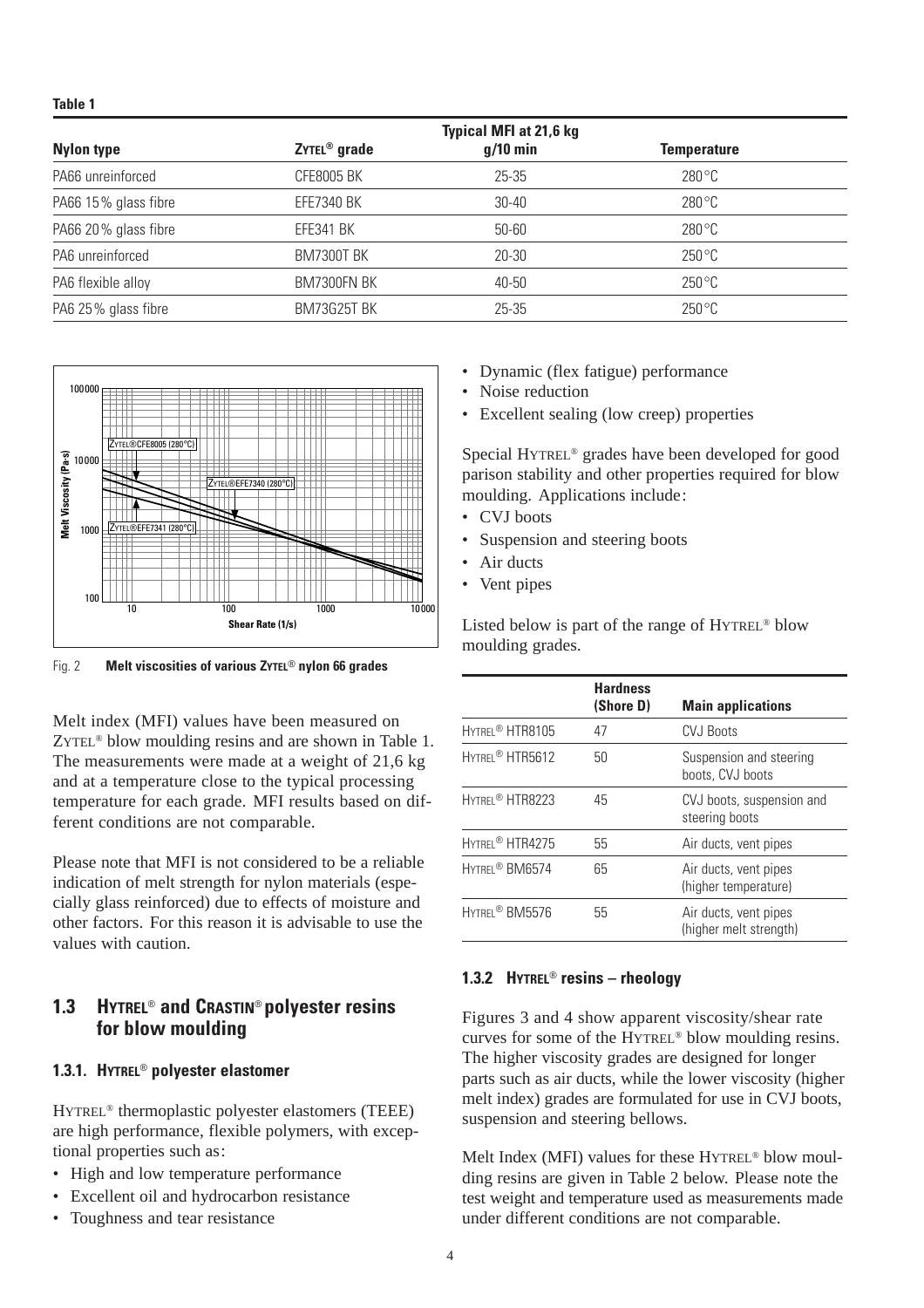|                           |                           | <b>Typical MFI at 5 kg</b> | <b>Typical MFI at 2,16 kg</b> |                 |  |
|---------------------------|---------------------------|----------------------------|-------------------------------|-----------------|--|
| HYTREL <sup>®</sup> grade | <b>Hardness (Shore D)</b> | $g/10$ min                 | $q/10$ min                    | Temperature     |  |
| <b>HTR4275 BK</b>         | 55                        | 2,0                        | 0,5                           | $230^{\circ}$ C |  |
| <b>BM5576 BK</b>          | 55                        | 1.2                        | 0,3                           | $230^{\circ}$ C |  |
| BM6574                    | 65                        |                            | 0,5                           | $270^{\circ}$ C |  |
| <b>HTR5612 BK</b>         | 50                        |                            | 3,0                           | $230^{\circ}$ C |  |
| <b>HTR8105 BK</b>         | 47                        |                            | 2,0                           | $230^{\circ}$ C |  |
| <b>HTR8223 BK</b>         | 45                        | 2,5                        | 0,4                           | $230^{\circ}$ C |  |



Fig. 3 **Melt viscosities of various HYTREL**® **grades**



Fig. 4 **Melt viscosities of various HYTREL**® **grades**

## **1.3.3 CRASTIN**® **PBT polyester resin**

CRASTIN® PBT polyester resins are high performance engineering polymers which are particularly useful in automotive blow moulded applications for the following reasons:

- Good stiffness and strength, especially at elevated temperatures
- Excellent toughness and impact strength
- Good oil, hydrocarbon and overall chemical resistance
- Low moisture absorption and excellent dimensional stability
- Compatible with HYTREL<sup>®</sup> in hard/soft combination mouldings

Two special CRASTIN® grades have been developed for blow moulding:

CRASTIN® ST820 (for smaller parts)

CRASTIN® BM6450 (high melt strength, for larger parts)

## **1.3.4. CRASTIN**® **resins – rheology**

The apparent viscosity/shear rate curve for CRASTIN® BM6450 BK is shown in Figure 5 below.

CRASTIN® BM6450 BK has a typical Melt Flow Index (MFI) value of 11g/10 minutes measured with 21,6 kg weight at a temperature of 250°C.



Fig. 5 **Melt viscosity of CRASTIN**® **BM6450**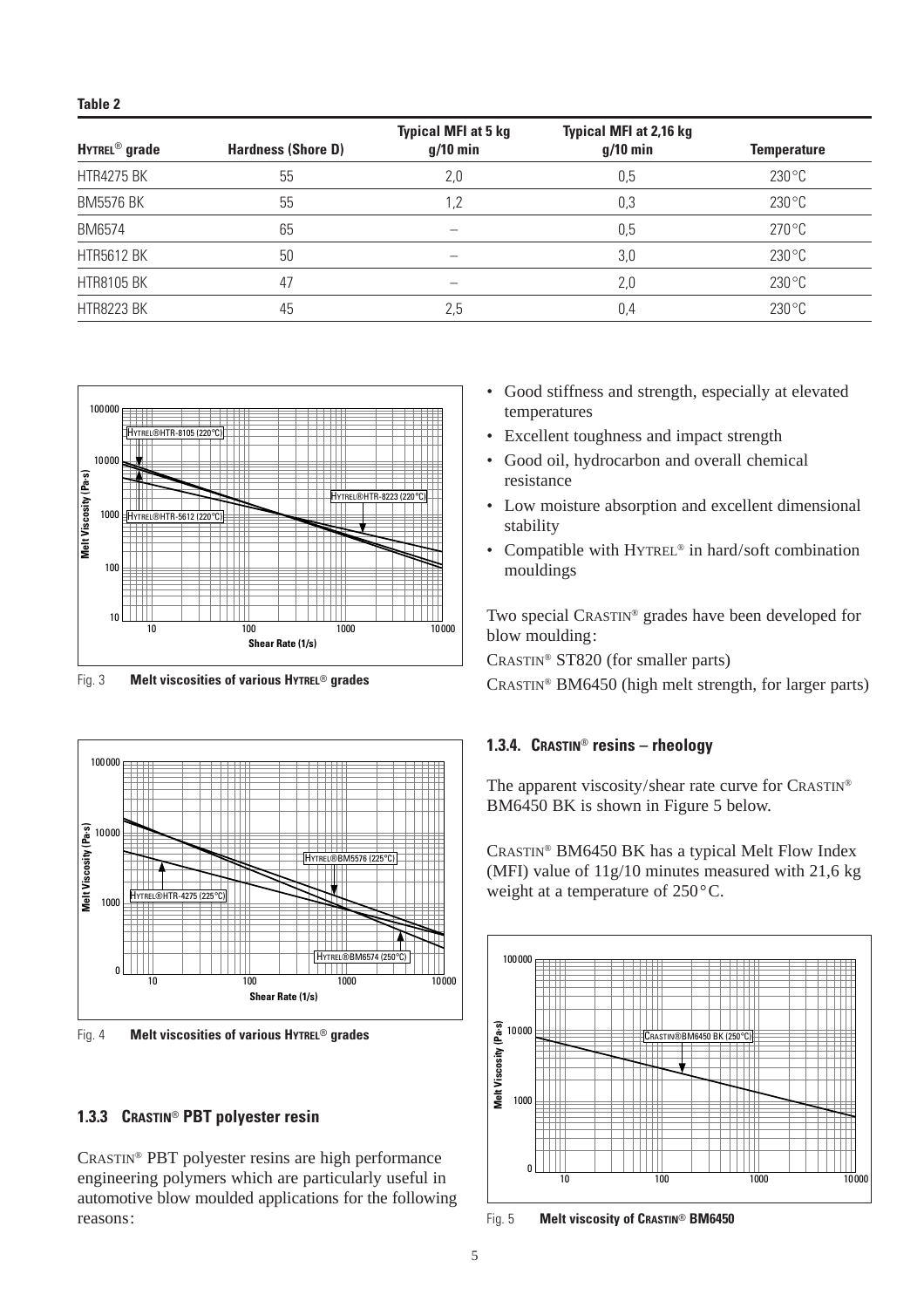# **2 Description of blow moulding process**

# **2.1 General**

All blow moulding processes consist of 3 stages:

- 1. Plastification of the thermoplastic resin granules, normally by means of a single screw extruder.
- 2. Production of a molten "pre-form" either an extruded tube or "parison" in the case of so called **extrusion** blow moulding, or an injection moulded "pre-form" in the case of **injection** blow moulding.
- 3. Inflation of the parison or "pre-form" (usually with air) in a blowing mould, followed by a demoulding and a part trimming operation.

It is not intended to provide detailed descriptions of all the above processes and machine types on the market, but the following information may be useful to differentiate the more important aspects of each technology in relation to the use of engineering resins in blow moulding.

# **2.2 Continuous extrusion machines**

In this process the extruder screw runs continuously, plasticising the granules and pumping the resin melt through the head and die to produce a vertical "parison" which hangs from the die. When the parison reaches the required length, the mould closes round it and immediately the parison is cut, while the mould is quickly transferred to the blowing position where a blowpin inflates the parison to fill the mould cavity. Meantime the next parison is being extruded. The process requires that the extrusion speed must be exactly controlled so that each parison reaches the required length in the time it takes the mould to complete its blowing and cooling cycle. Parison wall thickness and hence part wall thickness, is controlled by a multi-point "parison programmer" which operates via hydraulics to adjust the die gap during the extrusion process.

# **2.3 Accumulator head machines**

The continuous extrusion process, though simple and cost effective for many applications has the inherent disadvantage that the parison must hang under gravity for the full length of each moulding cycle, This demands extremely good melt strength in the resin, especially for long mouldings.

By incorporating an "accumulator head", which acts like a reservoir and push-out piston, it is possible to accumulate enough resin inside the head for one part, so that the part "shot" can be pushed out quite rapidly immediately before the mould closes round it to start the moulding cycle. The extruder screw can be stopped and started as required to fill the accumulator in time for the next push-out and moulding operation. The accumulator head machine, as well as helping to minimise the effects of parison stretching in long parts, can also be useful for moulding semi-crystalline engineering resins when rapid cooling or oxidisation of the parison surface may cause problems when those materials are moulded in continuous extrusion machines.

# **2.4 Co-extrusion and sequential 3-D blow moulding**

Co-extrusion blow moulding involves the simultaneous extrusion of two or more compatible resins in layers through the parison wall. This allows, for example, the incorporation of special layers for permeation barrier, or the use of a layer of "regrind" material in the part wall. Multiple extruders are therefore needed to feed each material to the special co-extrusion head, which can be designed either for continuous extrusion or accumulator head operation.

Sequential blow moulding can be considered as a development of co-extrusion blow moulding where the layers are "switched on and off" in a programmed way. This allows production of parts which combine sections made from two or more resins, for example hard, rigid sections in one material and soft flexible bellows in a different material.

DuPont Engineering resins which are compatible with each other and suitable for sequential coextrusion blow moulding include the following polyamide (nylon) and polyester resin combinations:

|             | <b>Hard component</b>                                         | <b>Soft component</b>       |
|-------------|---------------------------------------------------------------|-----------------------------|
| Nylons:     | ZYTEL <sup>®</sup> BM7300T.<br><b>BM73G15T</b><br>or BM73G25T | ZYTEL <sup>®</sup> BM7300FN |
| Polyesters: | CRASTIN <sup>®</sup> BM6450                                   | HYTREI <sup>®</sup> HTR4275 |

A major disadvantage of conventional blow moulding processes is that they are not ideally suited to the blow moulding of long narrow components in 3 dimensions, such as air ducts, without producing excessive scrap and very long undesirable pinch-offs at the mould closing lines. This fact led to the development of the so-called "3-D" blow moulding processes which essentially describe 3 different systems for achieving similar results.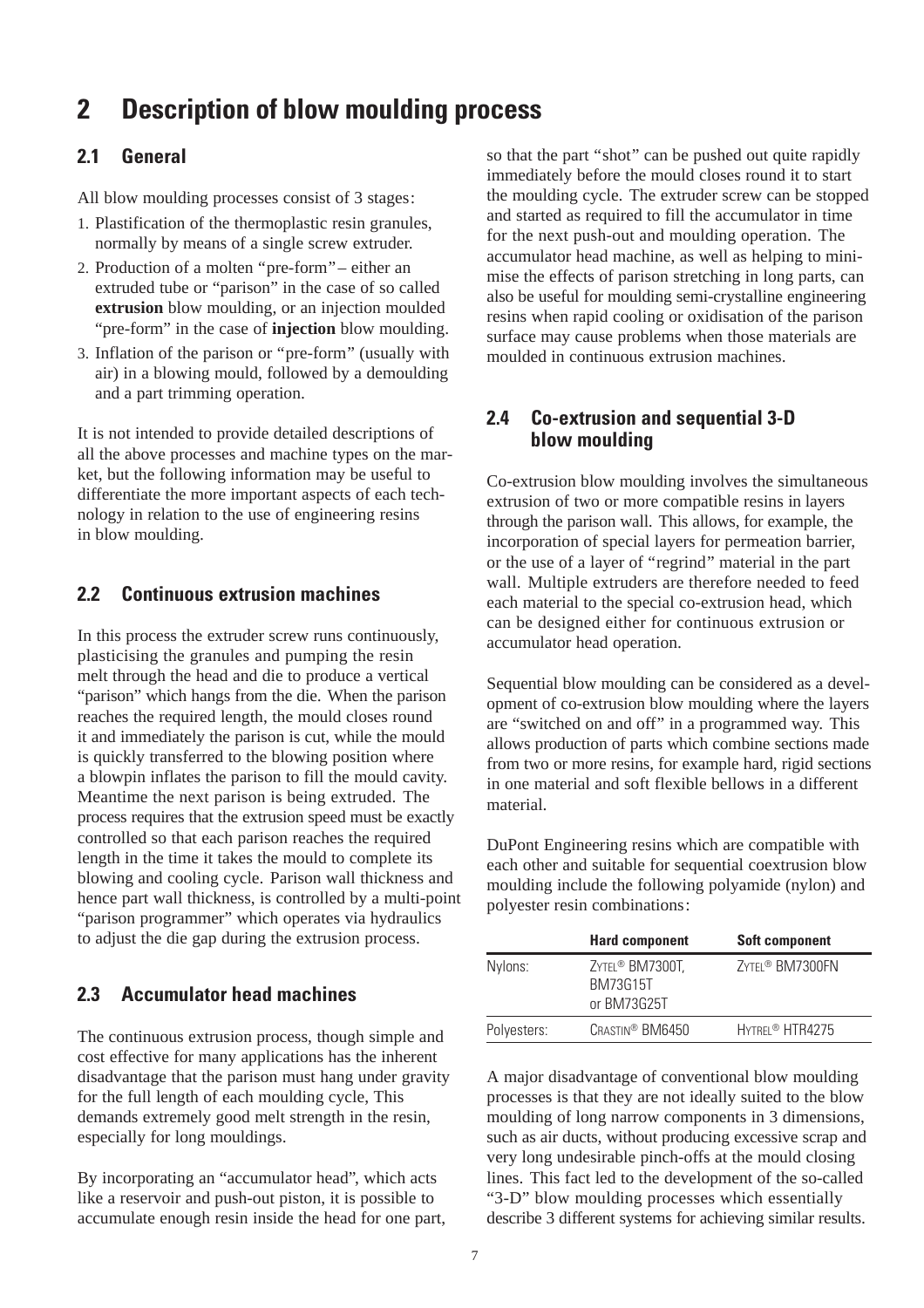The 3-D processes are normally combined with sequential blow moulding to make hard-soft combinations in a single moulding.

## **"Laydow" process**

In this system (see Fig. 6) the parison is extruded vertically onto a horizontally fixed mould half, in such a way that the emerging parison is made to follow the path of the mould cavity by either moving the complete extruder head and die or alternatively moving the mould half (with extruder fixed). The parison is kept partially inflated with support air to prevent its collapse, until such time as the complete cavity has been filled, when the top half of the mould is closed over the lower half and the parison is fully inflated by inserting a blowing needle. The result is a moulding with virtually no scrap (except at each end) and no inherently weak "pinch-off".

The disadvantage of this process for engineering polymers is the relatively long time during which the parison is in contact with only one half of the mould, leading to premature freezing-off of the parison surface.

However, this can be mainly overcome by use of high mould temperatures which may require the use of oil heaters.

## **Movable mould**



## **Movable die head**



Fig. 6 **3-D "laydown" process**

## **"Parison manipulation" process**

This technique is a development of a conventional blow moulding (normally accumulator head) process, whereby the extruded parison in "manipulated" by a combination of robots and moving mould segments in order to make it conform to the 3-dimensional mould cavity. The parison is normally removed from the die by a robotic "gripper" which then places it over the blow pin, or (in the case of subsequent needle-blowing) in one part of the multi-segment mould. Programmed movements of the robot arm and closing mould segments then position the parison in the cavity until finally the mould is completely closed and the parison is blown to produce the finished part. Although it may exhibit some of the problems of the "laydown process" this process seems to be generally more suitable for semi-crystalline engineering polymers.

## **3D "Suction" process**

Here (Fig. 7) a basic accumulator head machine (with or without coextrusion/sequential facility) is used in combination with a specially designed mould having an air suction device connected to it. The process operates by extruding the parison into the cavity through an opening in the top of the **closed** mould, at the same time as a vacuum is applied at the lower end of the cavity. This suction and supporting airflow through the mould helps to pull and guide the parison until it reaches the lower end of the mould. At this point the parison is blown, either through a blow pin in the centre of the parison die, or by means of a needle which is inserted at some point in the parison.

This process is particularly suited to smaller diameter air ducts or pipes, especially where there is little change in diameter or cross section along the part length.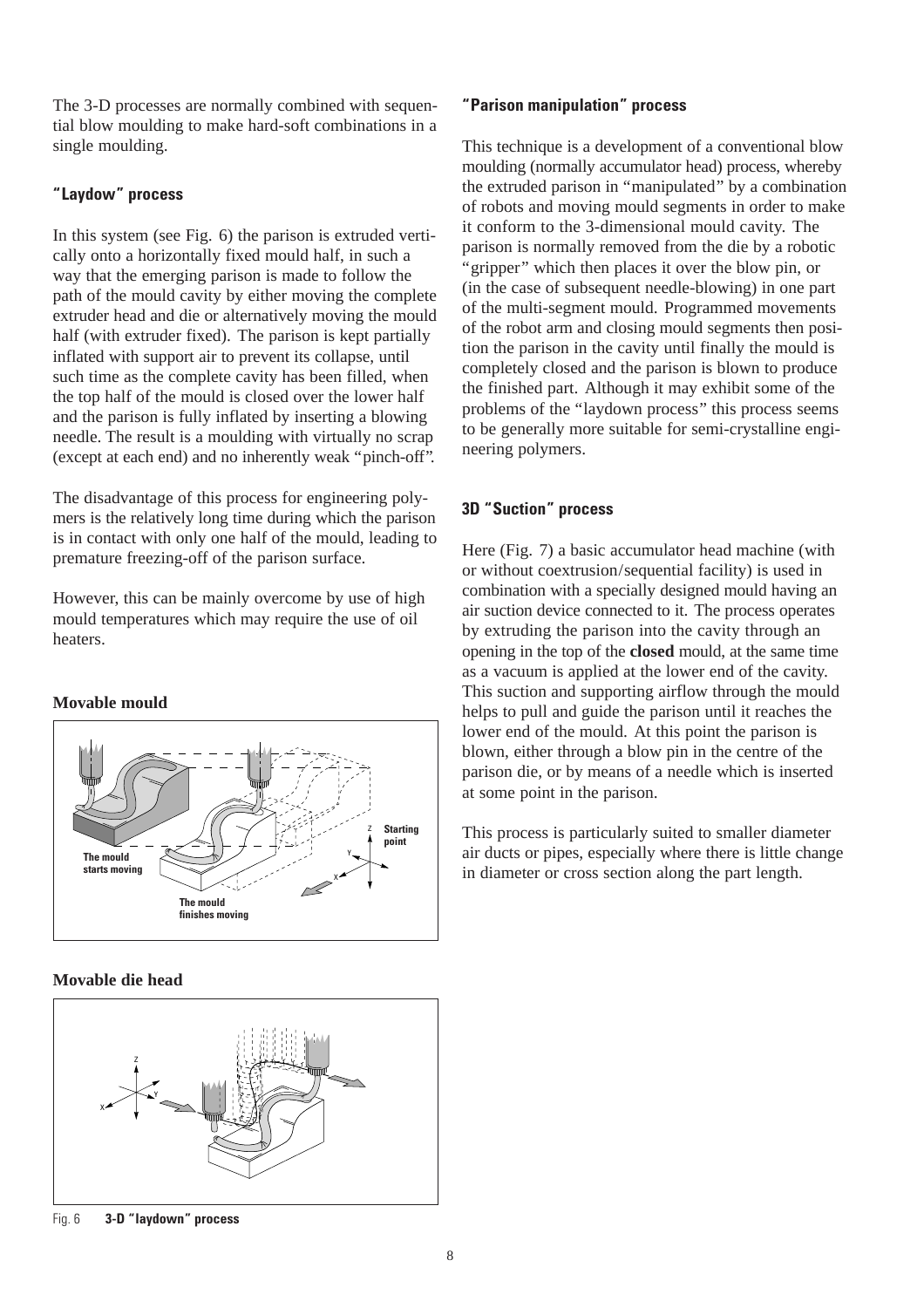

Fig. 7 **Suction blow moulding process.** (Diagram and process description courtesy of Fischer W. Müller Blasformtechnik)

# **2.5 Injection blow moulding**

Injection blow moulding (IBM) is frequently the process of choice in the packaging industry, for example in the high volume production of small containers at fast cycle times. However it is also appropriate for the same reasons with small technical mouldings in engineering resins. This process has the advantage of more precise control of dimensions and tolerances. Examples where this process is used for engineering resins is in moulding CVJ boots (automotive drive joint covers) in HYTREL® polyester elastomers.

The injection blow moulding of HYTREL® CVJ boots involves the use of a relatively conventional injection moulding system to produce moulded "preforms" on

a solid core. After the injection phase, the preform is then removed from the mould still on its core, under precise temperature control (close to its melting point), and positioned in a blowing mould where it is blown off the core into the blow mould cavity. Finally, the part is removed from the blow mould, usually without any final trimming being required.

It is normal practise for two or more cavity moulds to be used in the IBM process. Very good control of temperatures, particularly in the injection mould and core, is essential to ensure proper formation of the final blown part.

For specific recommendations for injection blow moulding of HYTREL® see section 4.10.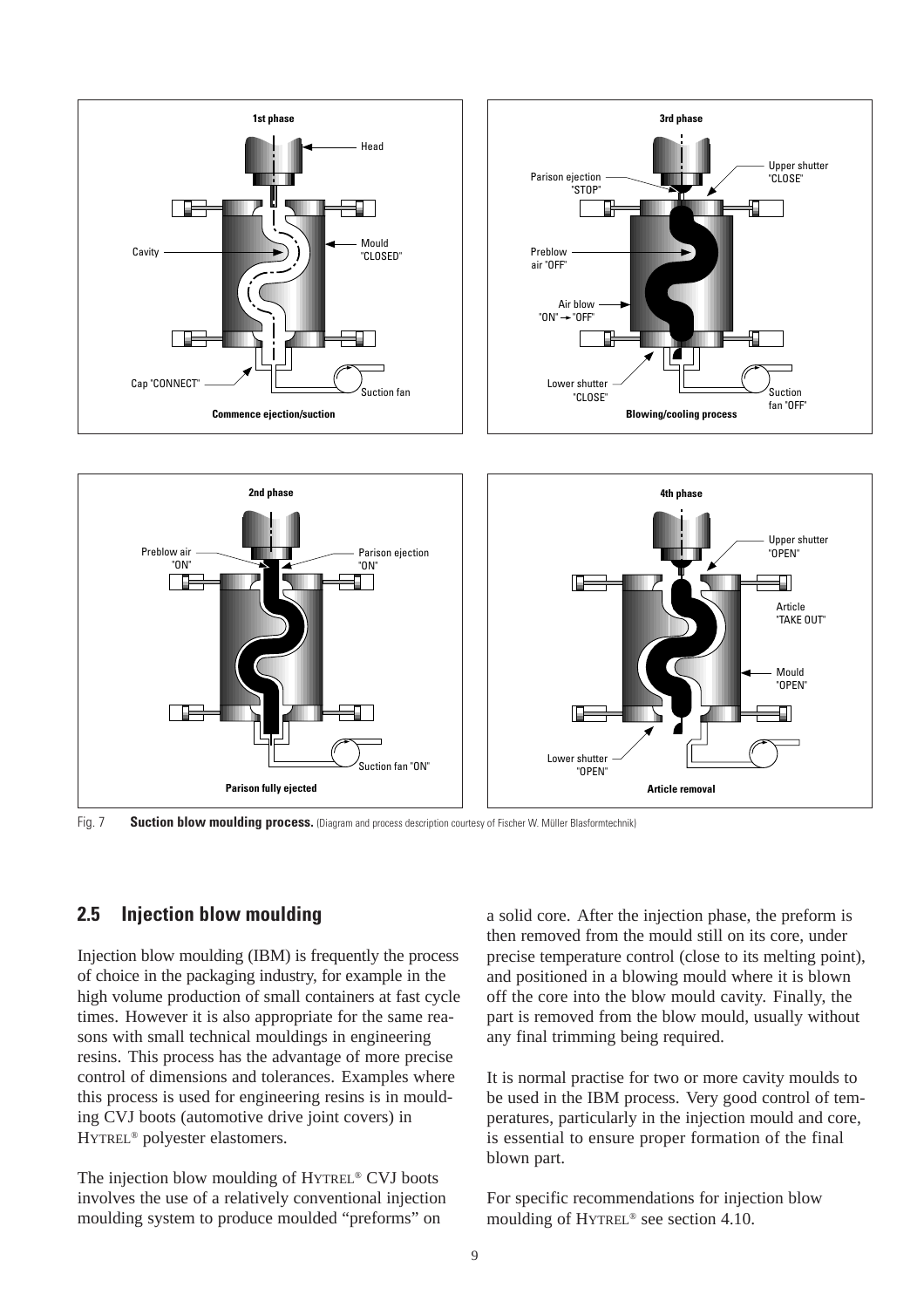# **3 The blow moulding machine – Important considerations**

DuPont blow mouldable resins have been processed in many types of blow moulding machines. This section will be devoted primarily to intermittent extrusion (accumulator head) and continuous extrusion blow moulding. However, for HYTREL® in particular the injection blow moulding and Pressblower®1) process are frequently used to make CVJ boots and similar small parts. Recommendations relating to these specific processes are made in section 4.10.

# **3.1 Screw and barrel design**

Screw design is very important for engineering resins because most of them have high energy requirements. This usually means that a gradual compression screw with a high L/D (length/diameter ratio) is recommended. To achieve a stable process, high capacity, and homogenous melt, the screw should ideally have an L/D of at least 24 with a compression ratio between 2,7 and 3,5:1 (as measured by depth of feed zone divided by depth of metering zone). Shorter screws may give inhomogenous mixing, and improper compression ratios can cause problems such as overheating of the melt, surging, or air entrapment. A nose cone rather than a square cut-off at the end of the screw is preferred. The use of so called "high output" polyethylene screws (normally associated with intensely cooled grooved barrel feed sections) are not recommended for ZYTEL®, HYTREL® or CRASTIN®. Because of the sharp melting point of these materials a gradual compression and shearing action is needed to properly melt and homogenise the resin which is best achieved in a 3-zone screw and smooth barrel (cylinder design). It has been found that certain designs of grooved barrel can give irregular flow with softer HYTREL® grades and can also result in high motor torque and screw stoppage with more crystalline nylon resins. However, where grooved barrels are used, it may be necessary to use a lower compression screw than that indicated above, and to raise temperatures in the grooved section of the barrel (which is normally water cooled).

It is not recommended to use high shear mixing devices (e.g. Maddock) for HYTREL®, as this leads to high local heat build up and consequent difficulty to control melt temperature and maintain uniform viscosity. However some low shear mixing sections on screw tips may be beneficial.

Further details of recommended screw designs can be provided by your DuPont technical representative.

## **Materials of construction**

Generally, corrosion resistant metals are not required for processing ZYTEL®, HYTREL® or CRASTIN®. Normal nitrided steel surfaces are usually adequate and give good service life. However for glass reinforced resins, barrel surfaces and screw flight land surfaces should be of a type to provide good wear resistance.

Xaloy 100/101 or 800 types (or equivalent) barrels have shown excellent resistance to wear by glass fibres. Nitrided barrel surfaces, on the other hand, do not withstand abrasion by glass fibre reinforced nylons and often exhibit spalling (surface flaking) after short-term use. Nitrided barrels are therefore not recommended for continuous processing of glass reinforced nylons.

For screws, flight lands hard surfaced with an alloy such as Stellite have been found to resist wear better than either flame hardened or nitrided flights. Hard chrome plating of the other surfaces of the screw is also recommended.

## **Additional information**

The use of breaker plates with screen packs should not be used on blow moulding machines during the processing of engineering resins.

# **3.2 Manifold/adapter design**

After the end of the screw, in the machine adapter section, a rupture disc or equivalent device should be installed as a means of relieving high system pressure. High pressure could be caused by material "freeze-off", material degradation and off-gassing, as well as viscous effects. A pressure sensor should be fitted at this point to monitor extruder performance and also to activate an automatic extruder drive shut off when the pressure approaches the equipment manufacturer's recommended limits.

The melt flow channels between the very end of the screw and the entrance of the die head must be carefully designed so that the flow is streamlined and will have sufficiently high velocity against the wall to minimise resin stagnation at the wall. Slow flow or hold-up spots can cause polymer degradation resulting in gels and deposits which could partially dislodge over time. A proper manifold design will avoid these problems.

<sup>&</sup>lt;sup>1)</sup> Registered trade name of Ossberger Maschinenfabrik GmbH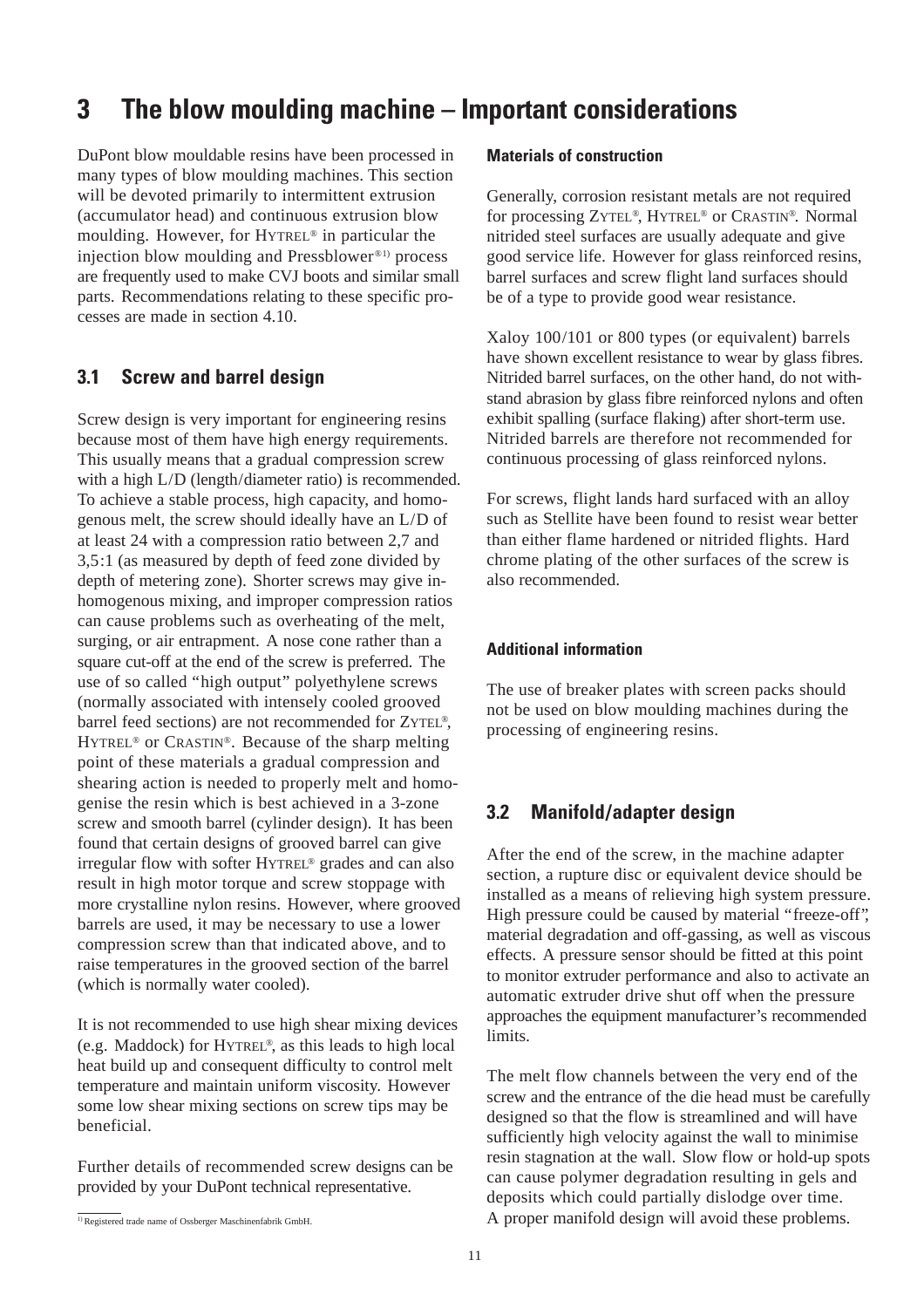## **3.3 Accumulator and continuous extrusion head design**

## **Accumulator head design**

The accumulator head should be of "first-in/first-out" design. Material "hold-up" in the flow channels will result in longer thermal exposure that could decompose the material. The accumulator head re-knit section should also provide good parison re-knit strength where flows are divided and later merged together again.

Good control of the temperatures in the material flow channels of the accumulator head is of particular importance – see section 3.7.

## **Continuous extrusion head designs**

Extrusion head design considerations for continuous extrusion blow moulding machines follow the guidelines given for accumulator head machines.

# **3.4 Die/head tooling design**

The die/head tooling design will influence several parison characteristics:

- Parison Diameter
- Swell (increase of thickness and diameter)
- Parison wall thickness
- Parison surface finish

Parison diameter will be mainly determined by the die diameter and by the parison "swell" and "sag" (stretching under gravity).

Other factors which control these characteristics are melt temperature and other resin properties, as well as extrusion (push-out) speed, and die/pin geometry.

Figures 8 and 9 show illustrations of convergent and divergent die tooling designs with effects of parison diameter and thickness "swell".

The relative angles of the die and pin tooling will influence the degree of parison programming response. Table 3 gives typical values for diameter and thickness swell ratios for some ZYTEL®, HYTREL® and CRASTIN® grades, although actual swell behaviour should be accurately determined by running machine trials with the proposed machine/material combination.



Fig. 8 **Divergent head tooling**



Fig. 9 **Convergent head tooling**

| Parison thickness "Swell" = $\frac{t}{s}$ = Ts  |  |  |
|-------------------------------------------------|--|--|
| Parison diameter "Swell" = $\frac{d}{d_0}$ = Ds |  |  |

|                              |             | <b>Divergent tooling</b> |             | <b>Convergent tooling</b> |  |  |
|------------------------------|-------------|--------------------------|-------------|---------------------------|--|--|
|                              | Ts          | Ds                       | Ts          | Ds                        |  |  |
| ZYTEL <sup>®</sup> BM7300T   | $1,5-2,0$   | $1,1 - 1,4$              | $1,5 - 2,0$ | $1,2-1,6$                 |  |  |
| ZYTEL <sup>®</sup> BM73G25T* | $1,0-1,2$   | $0.9 - 1.1$              | $1,0-1,2$   | $1.0 - 1.2$               |  |  |
| HYTREL <sup>®</sup> HTR4275  | $1,5 - 2,0$ | $1,1-1,4$                | $1.6 - 2.1$ | $1,4-1,8$                 |  |  |
| CRASTIN <sup>®</sup> BM6450  | $1,3-1,7$   | $1.0 - 1.2$              | $1.4 - 1.9$ | $1.2 - 1.5$               |  |  |
|                              |             |                          |             |                           |  |  |

\* Note: Glass reinforced grade

**Table 3**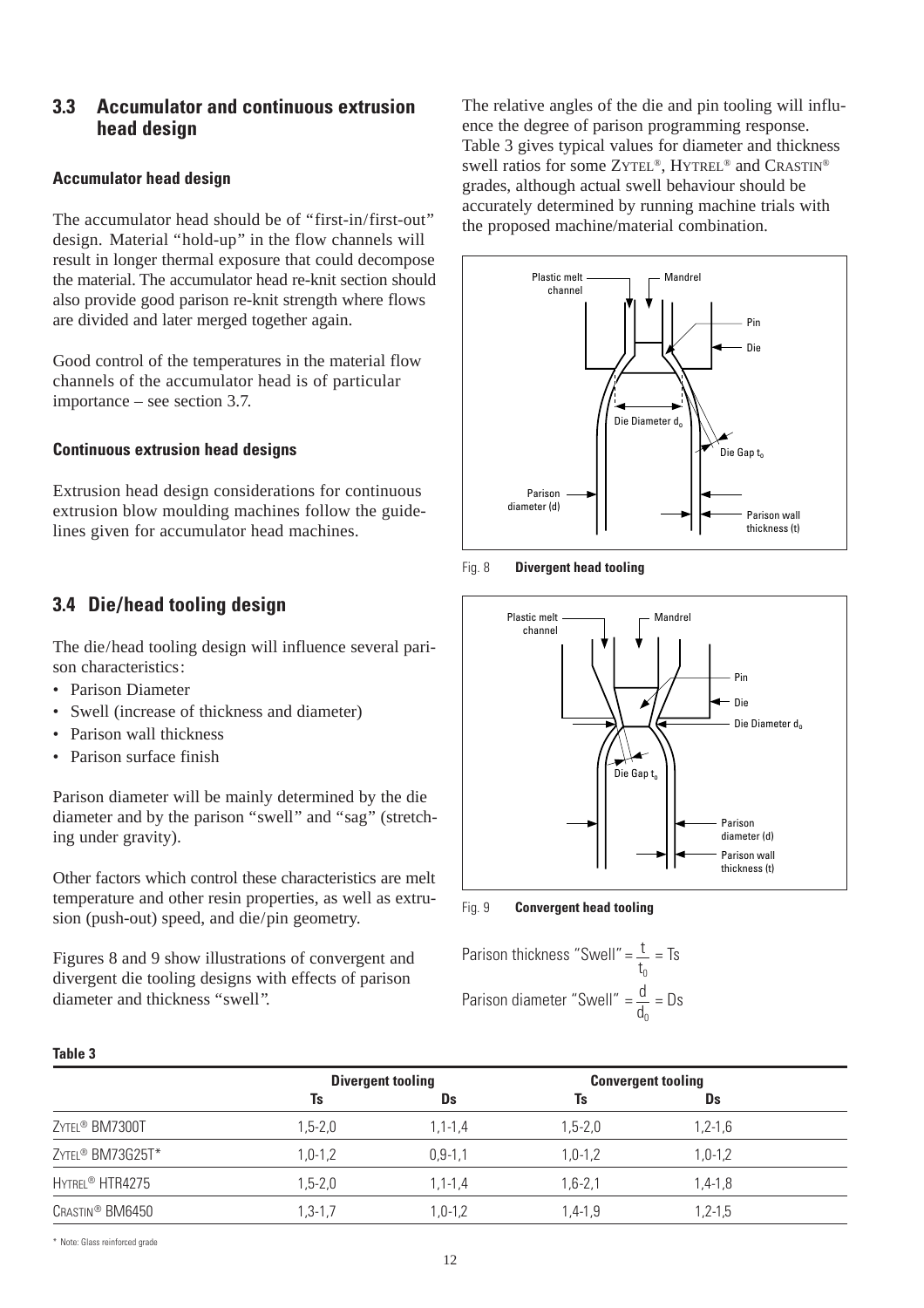## **3.5 Parison cutters**

Depending on the type of machine, it may be necessary to cut the hot parison. Normally a hot cutter of the "hot knife" or "hot wire" design can be used with HYTREL®, CRASTIN® and unreinforced ZYTEL®. However, for glass reinforced ZYTEL® it may be necessary to substantially reinforce the hot knife to prevent damage or breakage by the extra stiffness of the glass fibres in the parison.

# **3.6 Mould clamping force**

Moulds should be designed and machines selected so that the clamping force is 75-225 N/cm2 of projected part area and 500-5000 N/cm of pinch length. The lower pressures may be required when running aluminium moulds and pinch-off sections. Pressure requirements also depend on details such as pinch-off configuration, flash pocket and landing pad designs, and parison wall thickness. For more information on mould design see section 6.

# **3.7 Temperature control**

Proper control of temperatures in a blow moulding machine is of particular importance. The melt temperature should be uniform from shot to shot, otherwise inconsistent parison melt strength could cause wall thickness variations in the part. There should be no large areas of unheated metal in the head, or in the connecting zones between cylinder and head. Any "cold spot" will result in cold skin or blockages due to "freeze-off ", when processing semi-crystalline engineering resins.

The heater bands should be of sufficient wattage to easily maintain the recommended temperature settings in all zones.

As stated earlier grooved barrel designs are not normally recommended for engineering polymers but if a water cooled grooved barrel section is being used, it will normally be necessary to control the temperature in the range 80-150°C. depending on the material being processed. In the case of nylons in particular, this temperature should be 150°C minimum, otherwise excessive motor torque will be developed. It may be necessary to achieve this using a hot oil temperate control system. Cooling water to the feed throat should be provided in order to reduce the chance of material bridging below the feed hopper.

Ammeters on each heating zone with proper alarms and automatic shut-offs are recommended to assure proper control and monitoring.

# **3.8 Auxiliary equipment**

## **Dessicant dryers, Granulators**

See "Handling of blow moulding resins", section 5.

## **Incorporation of mould inserts.**

Metal or plastic parts are sometimes required to be pre-loaded into the mould before each blow-moulding cycle.

In the case of metal inserts, these are usually mechanically keyed into the blow moulded part during the blowing cycle, or they may be pre-coated with a suitable bonding agent to promote adhesion. Plastic inserts should be made from the same (or at least compatible) resin as the blow moulded part. It may be necessary to preheat the inserts in an oven to achieve bonding during the blow moulding operation.

## **Mould temperature controllers**

Suitable chilled water or in some cases hot water or oil systems should be used to maintain mould temperatures in accordance with recommended settings (see: Operating conditions, section 4).

## **Ventilation/fume extraction**

For most grades of ZYTEL®, CRASTIN® and HYTREL®, normal ventilation equipment which is typical of good industrial practice is adequate to ensure trouble free processing. However, with blow moulding machines involving large exposed parisons and especially during start-up and shut-down purging operations, it is recommended that localised extraction is provided above the head and around the purging area. In addition, for some resin types, good extraction should be provided to eliminate any unpleasant or excessive fumes, especially during manual trimming operations.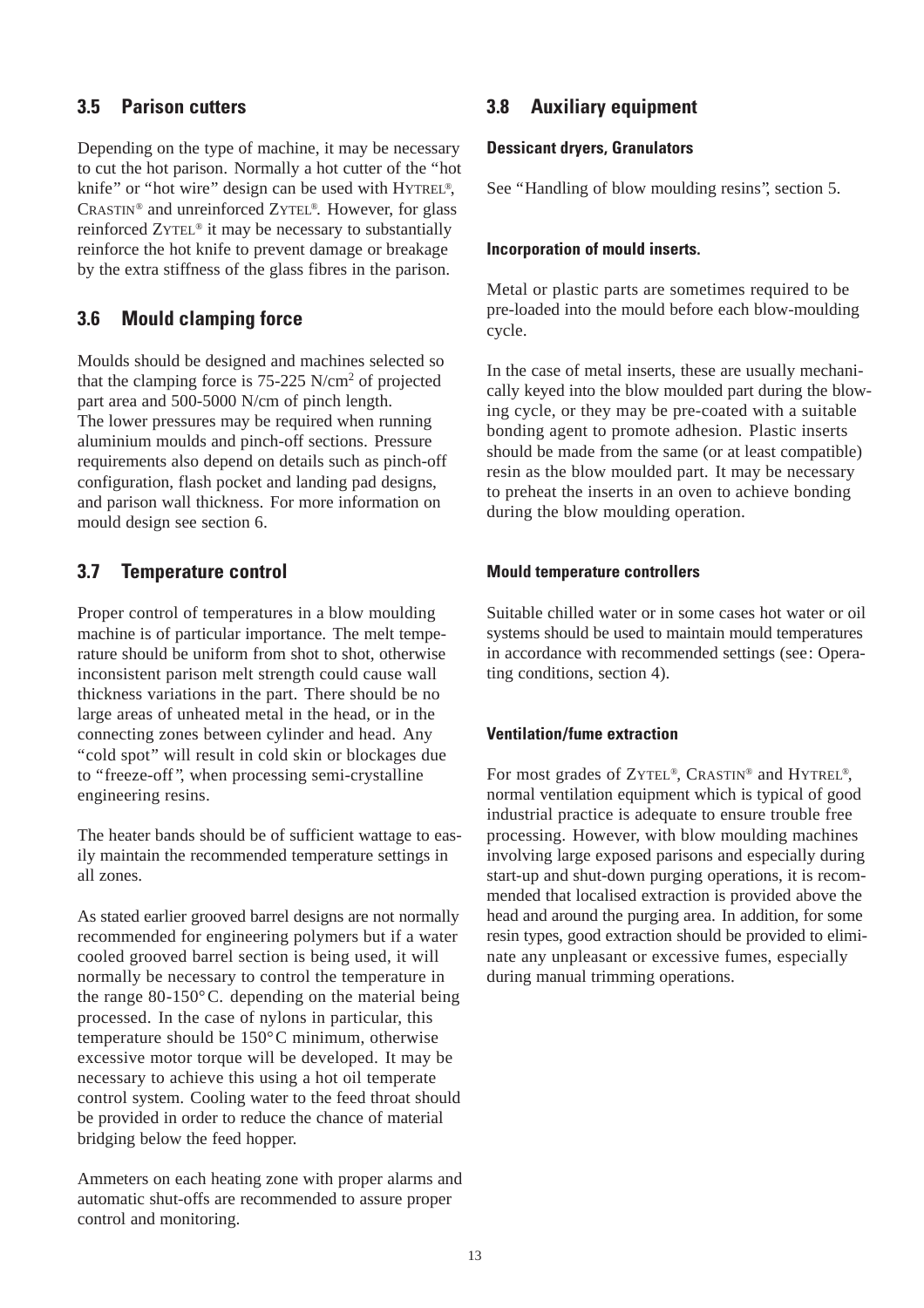# **4 Machine operating conditions**

# **4.1 Quick reference. Summary of processing conditions for DuPont blow moulding resins**

Table 4 provides guidelines for processing conditions including pre-drying requirements. Typical shrinkage values are also shown, although it is recommended that actual shrinkage should be accurately predicted for new moulds by making trials with the selected resin in another similar mould. This is because in practice the part shape, wall thicknesses and blow-up ratio can significantly affect shrinkage of blow-moulding resins.

As for many semi-crystalline resins, low moisture content is essential for good control of viscosity. This is especially true for nylons and it is strongly recommended that the figures in Table 4 are considered as maximum moisture levels for good blow moulding results. Please refer to section 5.3 for further details of drying and handling of regrind material.

# **4.2 Barrel temperatures**

Table 4 shows optimum **melt** temperature which should be maintained for good processing in the blow moulding machine. These temperatures should ideally be achieved at the end of the barrel/screw, so that the subsequent temperature control zones (adapter, head, etc.) are used only to maintain the molten resin at the same temperature – without adding or taking away heat – as it passes through the head to the die.

In order to reach the desired melt temperature at the end of the screw, it is normally necessary to set barrel temperatures between 5-15°C below the optimum melt temperature in order to allow for some overheating due to screw shear. Please refer to section 3.1 which discusses the importance of correct screw design, which can have a major effect on controlling temperatures, as well as achieving homogeneous melt characteristics in engineering polymers.

|  |  | Table 4 – Summary of processing recommendations for blow moulding resins |
|--|--|--------------------------------------------------------------------------|
|  |  |                                                                          |

|                                  |                              |                                   |                                                     |                                                     | <b>Mould</b>          |                                      |                                             |
|----------------------------------|------------------------------|-----------------------------------|-----------------------------------------------------|-----------------------------------------------------|-----------------------|--------------------------------------|---------------------------------------------|
|                                  | Max. %                       | Temp. $\degree$ C/                | temp. range, °C                                     | temp. <sup>o</sup> C                                | force N/cm            |                                      | Shrinkage <sup>1)</sup> , %<br><b>Width</b> |
|                                  |                              |                                   |                                                     |                                                     |                       |                                      |                                             |
|                                  |                              |                                   |                                                     |                                                     |                       |                                      | $1,5-2,0$                                   |
| <b>TEEE</b>                      | 0,02                         | 100-110/2-3 h                     | 210-225 (215)                                       | 10-50                                               | 800-1200              | $2,2-2,7$                            | $1,5-2,0$                                   |
| <b>TEEE</b>                      | 0,02                         | 100-110/2-3 h                     | 210-225 (215)                                       | 10-50                                               | 800-1200              | $2,2-2,7$                            | $1,5-2,0$                                   |
| TEEE                             | 0,02                         | 100-110/2-3 h                     | 210-225 (215)                                       | 10-50                                               | 800-1200              | $2,2-2,7$                            | $1,5-2,0$                                   |
| TEEE                             | 0,02                         | 100-120/2-3 h                     | 215-225 (220)                                       | 10-50                                               | 800-1200              | $2,2-2,7$                            | $1,5-2,0$                                   |
| <b>TEEE</b>                      | 0,02                         | 100-110/2-3 h                     | 230-240 (235)                                       | 10-50                                               | 800-1200              | $2,2-2,7$                            | $1,5-2,0$                                   |
| <b>PA66</b>                      | 0,05                         | 110-120/4-6 h                     | 270-280 (275)                                       | 70-120                                              | 1500-3000             | $1, 2 - 1, 7$                        | $2,3-2,8$                                   |
| PA66 15% glass<br>PA66 20% glass | 0,05                         | 110-120/4-6 h                     | 270-280 (275)                                       | 70-120                                              | 1500-3000             | $0 - 0.5$                            | $1,0-1,5$                                   |
| PA6 25% glass                    | 0,05                         | 110-120/4-6 h                     | 230-240 (235)                                       | 20-120                                              | 1500-3000             | 0                                    | $0, 5 - 1, 0$                               |
| PA6 flexible alloy               | 0,05                         | $80 \text{ max.}/6 - 7 \text{ h}$ | 225-235 (230)                                       | 20-60                                               | 800-1200              | $2,4-2,8$                            | $2,4-2,8$                                   |
| PA6 rigid                        | 0,05                         | 110-120/4-6 h                     | 230-240 (235)                                       | 20-120                                              | 1500-3000             | $1,0-1,5$                            | $1,8-2,5$                                   |
| PBT                              | 0,03                         | 100-120/2-3 h                     | 235-245 (240)                                       | $20 - 60$                                           | 800-1200              | $1,8-2,3$                            | $1,5-2,0$                                   |
|                                  | <b>Material type</b><br>TEEE | moisture<br>0,02                  | <b>Drying requirements</b><br>time<br>100-120/2-3 h | <b>Process melt</b><br>(mid-point)<br>215-225 (220) | <b>Mould</b><br>10-50 | clamping<br>pinch length<br>800-1200 | Length<br>$2,2-2,7$                         |

1) Measured on 1 litre bottles.

Exact shrinkage value will depend on average wall thickness and shape of part. Use lower value for ~ 1 mm wall, higher value for >4 mm wall.

Note: For Injection blow moulding of HYTREL® resins, please refer to section 4.10.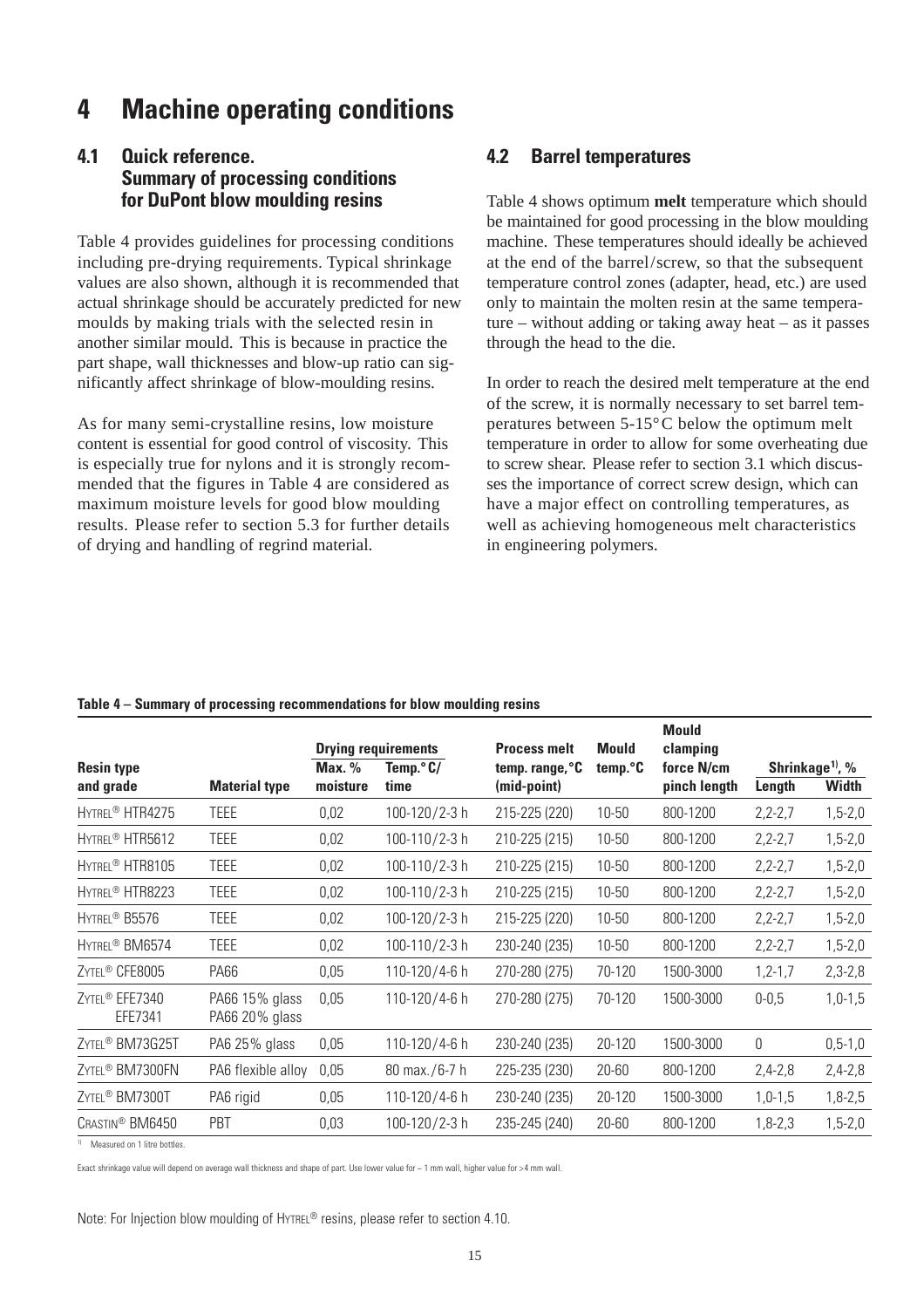# **4.3 Adapter, head and die temperatures**

Engineering resins tend to have sharp melting points which means that manifolds/adapters, head and die zones should be uniformly heated to avoid cold spots where the molten resin could suffer changes in viscosity or even "freeze-off". There should not be any large areas of unheated metal in these areas of the blow moulding machine. In addition, all heaters should be large enough in heating capacity to ensure that all zones reach their start-up temperature settings in a reasonable time period and the temperature is subsequently controlled within a few degrees of the set-point at all times. This will also require that the thermocouples are properly located in deep pockets within the body of the adapter/head/die section. As stated in section 4.2 the ideal situation is to achieve the desired melt temperature at the end of the screw, after the final barrel zone. The objective of the various heater zones in the adapter and the head should be to maintain that value, without adding to, or reducing the melt temperature. In other words, these zones should not be used to compensate for poor screw design or wrong barrel temperature settings!

Optimum temperature settings in the adaptor, head, and die zones should be based on the Table 4 "Process Melt Temperature" (mid-point) for each type of resin and grade. Once the temperatures have been set, it is important to allow enough "heat soak" time to achieve uniform and stable temperatures throughout the various zones on the machine. If, during normal machine operation, it is noticed that any of the actual temperatures fall significantly below the set points, the cause of this should be investigated. Some possible causes may be:

- failure of a heater band or connections
- dislodged thermocouple
- sudden external source of cooling (e.g. draught from open door)
- other cooling effect for example some machines have airflow through the head for part blowing.

Die temperature is normally set in a similar way to the head temperature, although a higher temperature  $(5^{\circ}$ -20 $^{\circ}$ C) may be used to improve surface finish (including "sharkskin" or melt fracture effects) and to reduce push-out pressures and die swell. It may also help too improve pinch weld strength with certain resins.

## **4.4 Accumulator push-out pressures and speeds**

Push-out pressures may be limited by machine design and safety considerations and there is no "optimum" pressure for different grades or types of DuPont resins. However, the pressures which are measured with any one machine/head/die combination will obviously depend on:

- Type/grade of resin
- Viscosity of resin (as determined by melt temperature, moisture content etc.)
- Die gap (as set by die tooling dimensions and parison programme)
- Die geometry (shape)
- Die temperature
- Push-out speed

Push-out speed (or pre-set push-out pressure) should normally be as fast as possible for most engineering resins. This is for the following reasons:

- Minimise parison sag (stretching) especially with long parisons
- Minimise surface oxidation (which may effect pinch welds)
- Minimise surface cooling (for better surface finish – after moulding)

There may be a need to limit the push-out speed if the parison shows signs of melt fracture (or "sharkskin"), or for reasons of machine design/safety.

## **4.5 Parison programming**

Multi-point parison programming is standard on most blow moulding machines and it allows control of parison wall thickness along the length of the parison by opening or closing the die gap according to a pre-set programme. The use of parison programming is necessary to compensate for any tendency for the parison to stretch under gravity, particularly with longer parts, as well as to position the optimum thickness of material at each point along the length of the part.

The "profile" which is adopted for programming the parison for any given mould is determined during moulding trials.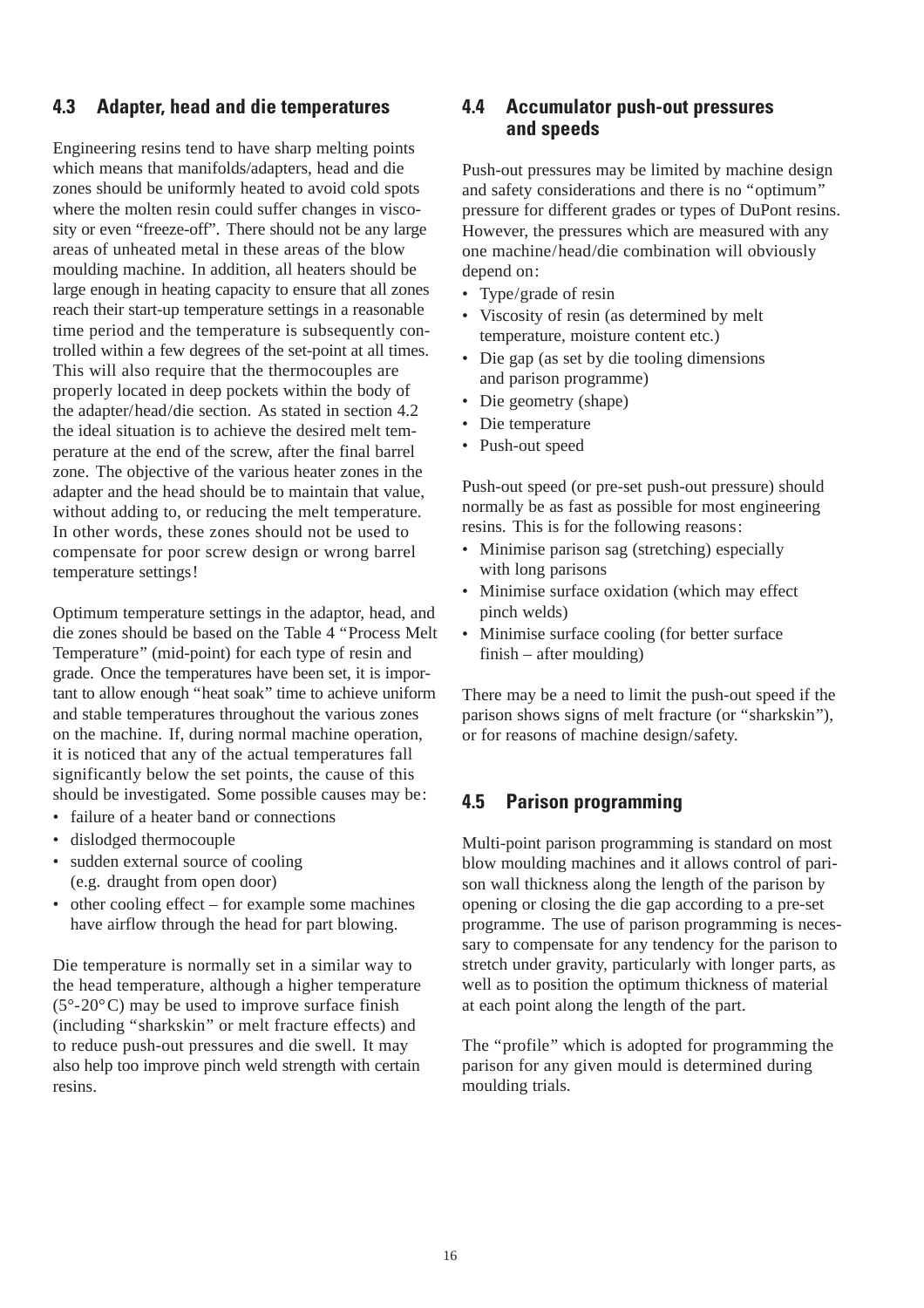## **4.6 Mould temperature**

Guidelines for mould temperature settings are given for each type of DuPont engineering resins in Table 4. These temperatures are selected taking into account some important criteria such as:

- The need to minimise overall cycle time
- The rate of "freeze-off " of the material when in contact with the mould, which may affect surface finish in some materials (hot mould may give better surface finish)
- The shrinkage rate of the material
- Pinch-weld strength, which may be optimised by use of a hot mould

Special processes such as certain 3D blow moulding may require higher temperature moulds than those indicated in Table 4 – see section 2.4.

# **4.7 Start-up procedures**

Normally, the machine should have been run empty when shut-down, in accordance with the procedure outlined in section 4.8. If previously used for ZYTEL<sup>®</sup> or perhaps other engineering resins, it should have been purged with high density polyethylene prior to shutdown. If the machine was shutdown after purging with (for example) HYTREL®, then the following procedure also applies. However if thermally unstable materials such as PVC were previously in the machine, then it is recommended that temperature limits for these materials should not be exceeded until the machine is first warmed up and purged with high density polyethylene. In general the start up procedure is:

- 1. Set all machine temperatures at the suggested running temperatures given in Table 4 for the appropriate resin type
- 2. Allow the temperatures to reach set point, then allow to "soak" for an additional 1-3 hours, depending on the size of the machine. If any machine does not reach the controller set point temperature within a reasonable period, the relevant heating and control circuits should be checked out (see also section 4.3).
- 3. Keeping the feedhopper closed, start the screw and using low speed initially, make sure to check motor current and melt pressure instruments where provided, to ensure there is no blockage or other problem associated with a slug of cold material in the machine.
- 4. Once the screw is turning (slowly) and there is no evidence of blockages etc. then open the hopper to allow resin granules to enter the screw feed section.
- 5. Monitor the screw torque through drive motor current and also any melt pressure transmitters. Gradually increase screw speed to normal running speed, again watching motor current and melt pressure.
- 6. It may be beneficial to turn the screw and cycle the accumulator head (where fitted) at a faster than normal rate as part of this start-up procedure, in order to help purge the machine of any old resin or polyethylene which may be difficult to clear from the adapter, head and die sections.
- 7. Ensure that all foreign material or polyethylene "skin" has been completely eliminated from the machine by checking the surface of the parison, both visually and by scraping with a suitable blade or other instrument.
- 8. Start moulding using established conditions and make adjustments as necessary.

# **4.8 Purging and shutdown**

For short term stoppages (say between 15 mins and 3 hours) it is recommended that the machine is run empty by closing the feed hopper slide and pushing out all material from the barrel and head. Maintain normal temperature settings in all zones. Start up should be followed by purging out all residual stagnant material with fresh resin. For situations where the machine will be stopped for more than say 2-3 hours the following purging and shutdown procedure is recommended, depending on which type of resin is being moulded.

## **ZYTEL**® **(PA6 and P66 types):**

- Close hopper slide and continue running machine until all resin is cleared from the barrel and from the accumulator head (if fitted).
- Introduce high density polyethylene through the screw and head and continue running it through the machine until all traces of ZYTEL® are purged from the machine. Running the machine at faster speeds than normal may help to accelerate the purging process. Run all polyethylene out of the machine before shutting it down and switching off heaters.
- The purging time (and quantity of polyethylene needed) may be significantly reduced by the use of a suitable proprietary purging compound. For example, Extru-Clean®1) purging additive has been found to be successful with both PA6 and PA66 types of ZYTEL®. Always follow the procedures recommended by the suppliers of the purging compound.

 $\overline{11}$  Extru-Clean® is available from: Annecat Plastics, P.O. Box 10841, Aston Manor, 1630 South Africa, and agents in other countries.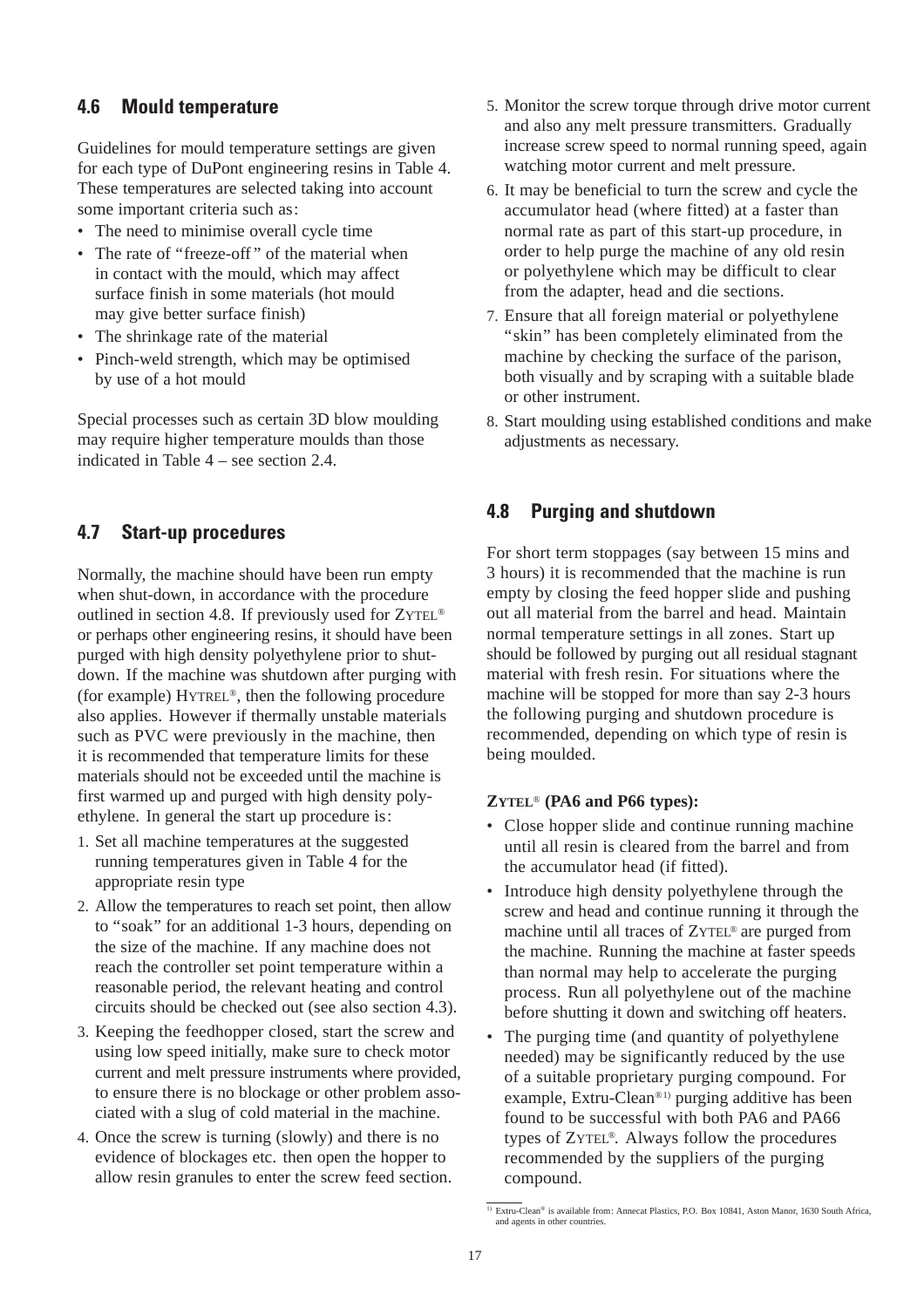Follow up the use of purging compound by a quantity of high density polyethylene, running it through the machine until clean, then empty the barrel and head (accumulator) before shutting down the machine.

## **CRASTIN®**

CRASTIN® may be purged from the machine prior to shutdown by following the procedure recommended for ZYTEL®. However, when it is planned to start up the machine again with CRASTIN® (or HYTREL®) it is suggested that the following process will make it easier to start-up and minimise the time and material required to achieve a clean parison:

- Close hopper slide and run all CRASTIN<sup>®</sup> out of the barrel and accumulator head (where fitted)
- Introduce some HYTREL® HTR4275 through the machine until all traces of CRASTIN® have been purged through the die. Maintain normal CRASTIN® processing temperatures. If preferred, regrind or scrap HYTREL® blow moulding resin may be used
- Optional: Follow the blow moulding HYTREL<sup>®</sup> grade with a short purge of HYTREL® 4056 grade. This low melting point grade will ensure that any residual material left in the machine after shutdown is easily melted during the start-up process, thereby reducing the material and time needed for start-up.

## **HYTREL**®

Where it is planned to re-start the machine again with HYTREL®, then it is helpful to purge the machine with a low melting point grade of HYTREL® such as 4056 (without lowering temperatures from normal running settings). Run the machine at high speed to assist purging, and then after a few minutes, empty the barrel and switch off the heaters. The residual low-melting HYTREL® in the head will make start-up faster and easier.

When more complete purging is required, for example if the machine is to be re-started with a different resin, then HYTREL® may be purged with a high density polyethylene (as for ZYTEL®).

# **4.9 Secondary operations**

There are a variety of secondary operations that can be performed on blow moulded parts, for example:

## **Trimming**

Part trimming is the most common secondary operation. If the parts are trimmed by hand, then this should be done while the parts are hot, to minimise the effort required. Automatic trimming using shear cutters and appropriate "masks" or fixtures to hold the part may be used for rigid materials. Alternatively circular sections can be trimmed using rotating cutter blades.

## **Welding**

DuPont blow moulding resins have been designed for good welding performance, and have been tested using commercially available welding equipment. For best results it is recommended that the following points are observed when welding parts:

- Mouldings should have minimum moisture content (in particular nylon materials). They should either be welded within a few hours of moulding, or they should be kept in a hot-air oven (80-100°C) for several hours prior to welding.
- Hot plates should be kept clean and preferably TEFLON® coated (only suitable for temperatures up to  $290^{\circ}$ C). Where TEFLON<sup>®</sup> coating is not possible, automatic wiping or wire brushing of the plate surface between welds may be appropriate.
- Plate temperatures and pressures during melt-back phase should be adjusted to give a good bead of molten resin, without spreading it away from the melting zone. Normally, the hot plate should be set to a temperature 40-70°C above the nominal melting point of the resin being welded (refer to Table 4).
- Minimise time between removal of the hot plate and pushing together the two parts being welded.

Further advice on welding may be obtained from welding machine manufacturers, or through your DuPont representative.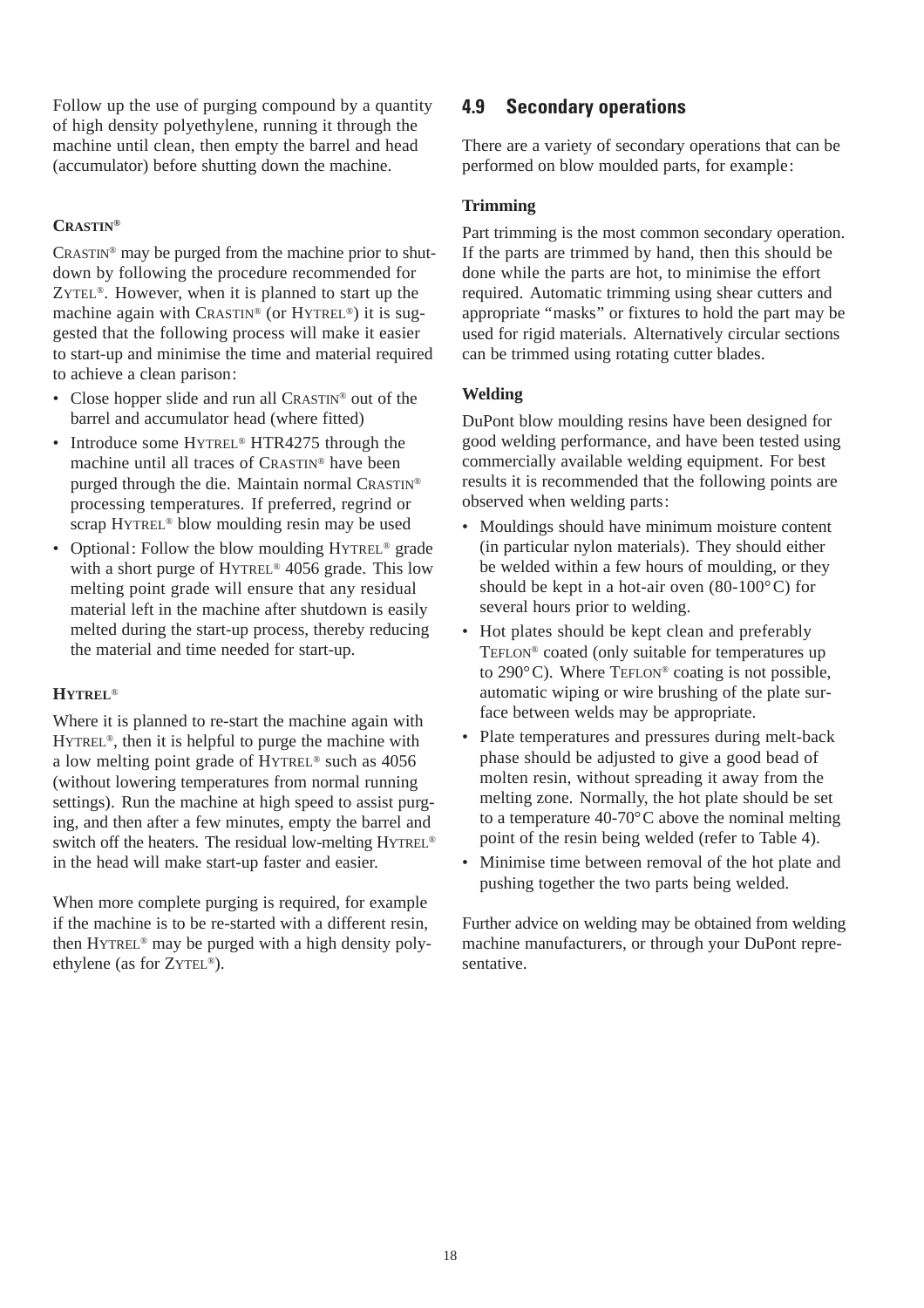## **4.10 Special conditions for injection blow moulding and Pressblower**® **(Ossberger) operation**

These processes are preferred for moulding CVJ boots in HYTREL®, but are also suitable for other smaller, high volume part production. However, injection blow moulding is not normally suitable for ZYTEL® materials.

## **Injection Blow Moulding – HYTREL**®

Table 5 gives suggested processing conditions for CVJ boots in HYTREL® HTR8105 on a typical multi cavity injection blow moulding machine. It should only be used as a guide, since temperatures and other parameters will be different from machine to machine, and for different HYTREL® grades.

It is also necessary to use special mould and core surface treatments (textures and release coatings) for HYTREL®. Details should be obtained from the machine manufacturer or from your DuPont technical representative.

## **Table 5 – Injection blow moulding conditions**

| HYTREL <sup>®</sup> HTR-8105BK       |                      |
|--------------------------------------|----------------------|
| <b>Process parameter</b>             | <b>Typical range</b> |
| Barrel temperatures, °C              |                      |
| Rear                                 | 220-240              |
| Centre                               | 220-250              |
| Front                                | 220-250              |
| Nozzle                               | 220-250              |
| Melt temperature, °C                 | 225-250              |
| Parison hold temperature, °C         | 95-170               |
| Core rod temperature, °C             | 150-190              |
| Screw, RPM                           | 80-120               |
| Parison moulding cycle, seconds      |                      |
| Injection                            | $0,5 - 4,0$          |
| Hold                                 | $1 - 10$             |
| Blow air pressure, bar               | 5-15                 |
| Blow moulding cycle, seconds         |                      |
| <b>Blow</b>                          | $4 - 10$             |
| Exhaust                              | $3-5$                |
| Total cycle time, seconds            |                      |
| (based on 3-station operation making |                      |
| 3 boots per cycle)                   | $10 - 15$            |

## **Pressblower**® **(Ossberger) process – HYTREL®**

Table 6 below shows suggested processing conditions for CVJ boots in HYTREL® HTR8105 on a 50 mm screw Ossberger SBE 50 machine. Parameters may be different from these values, depending on the design of the part, the mould construction, and the actual HYTREL® grade being used.

### **Table 6 – Blow Moulding Conditions: Ossberger SBE 50 Machine**

| HYTREL <sup>®</sup> HTR-8105BK          |                                 |
|-----------------------------------------|---------------------------------|
| <b>Process parameter</b>                | <b>Typical range</b>            |
| Barrel temperatures, °C                 |                                 |
| zone 1 (rear)                           | 205-215                         |
| $70ne$ 2                                | 215-225                         |
| zone <sub>3</sub>                       | 225-235                         |
| zone 4 (front)                          | 225-235                         |
| Head/die temperatures                   |                                 |
| bottom                                  | 225-235                         |
| middle                                  | 225-235                         |
| die                                     | 240-255                         |
| die cone                                | 240-255                         |
| <b>Screw RPM</b>                        | 40-45                           |
| Parison extrusion speed                 | $25 \text{ mm/s}$<br>(constant) |
|                                         |                                 |
| Max parison pulling speed               | $100$ mm/s                      |
| Die gap                                 | $100\% = 3.3$ mm                |
| Typical cycle time                      | 15-20 s                         |
| Calculation of pin/die diameter         |                                 |
| Blowing mandrel (=small neck int., dia) | " $X$ " mm                      |
| Extrusion pin diameter                  | $''X'' + 1$ mm                  |
| Extrusion die diameter                  | $''X'' + 1 + 15.5$              |
|                                         | to 6,5) mm                      |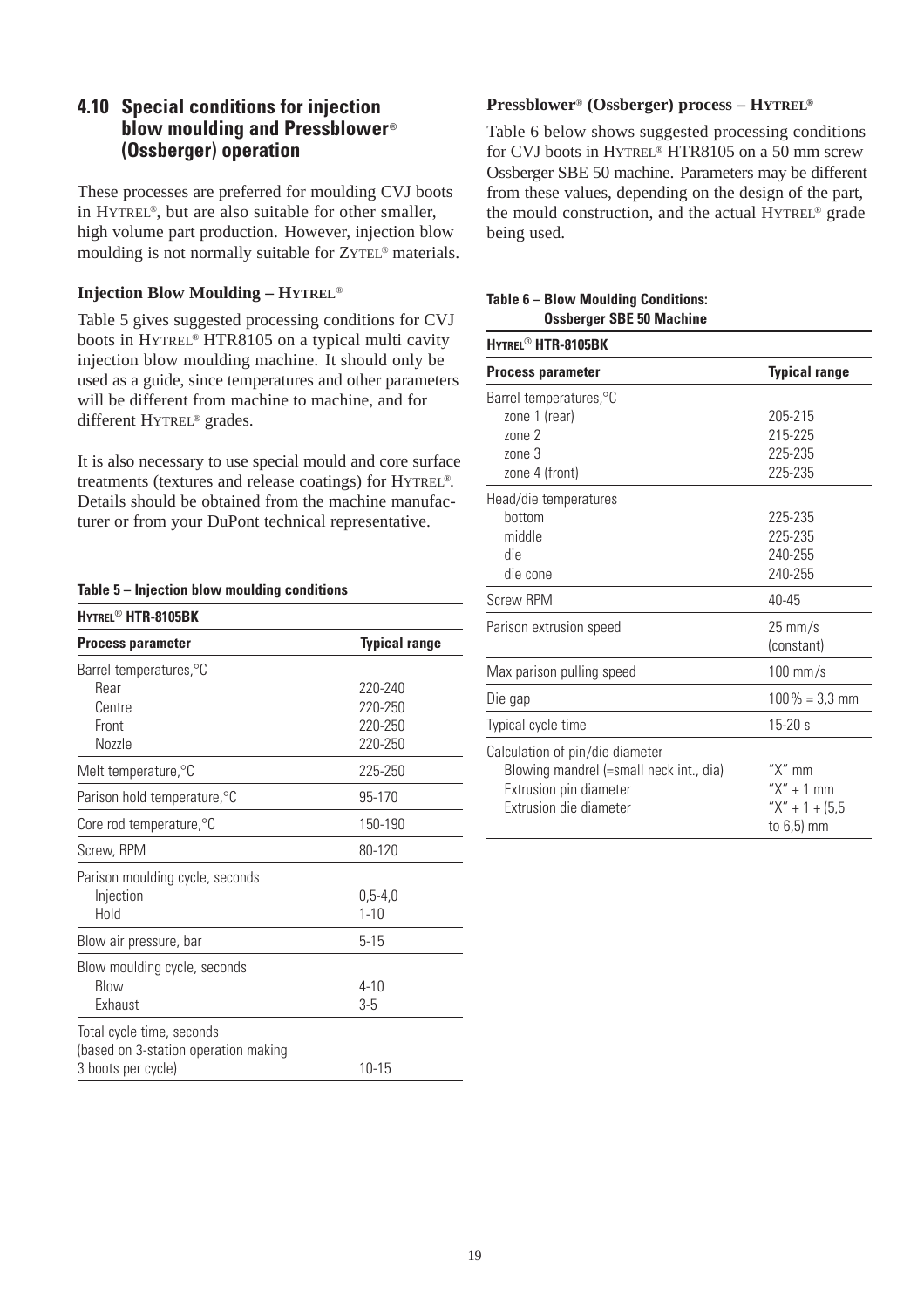# **5 Handling of blow moulding resins**

# **5.1 Effects of moisture**

All polyamide and polyester resins are affected by the presence of moisture in processing, and must be dried to a low level of moisture prior to blow moulding. However, since polyamides generally absorb higher quantities of moisture, they are particularly sensitive to moisture pick-up and consequent effects on viscosity. The moisture can significantly effect viscosity, even though the level is not high enough to show up as bubbles or other defects in the molten parison.

Figures 10 and 11 below show the amount of moisture pick-up in typical blow moulding grades of ZYTEL® PA66 and HYTREL® in 50% R.H. air at room temperature. Higher humidity or temperature will increase the rate and ultimate level of moisture absorption.

The effect of moisture on the viscosity of blow moulding nylon grades can be seen in Fig. 12, which is typical for most of the ZYTEL® PA6 and PA66 types.



Fig. 10 **Moisture absoption, 50% RH at room temperature**

For HYTREL® and CRASTIN® the change in viscosity is not so severe, but there is some effect, mainly due to the hydrolytic degradation of the polyester resins when moisture is present during processing.

The maximum recommended levels of moisture for blow moulding DuPont engineering resins are given in Table 4. Generally it should be no more than 0,05%



Fig. 11 **Moisture absoption, 50% RH at room temperature**



Fig. 12 **Melt viscosity vs. weight % H<sub>2</sub>O** 

for ZYTEL® grades or 0,03% for HYTREL® and CRASTIN® grades. As can be seen from Figs. 10 and 11 above, these moisture levels can be reached very quickly when fully dried material is exposed to typical atmospheric conditions, so it is essential that dried material is transferred quickly to the machine hopper, then suitably protected from further moisture pick up. The best way to achieve this in practice is by use of dessicant dryers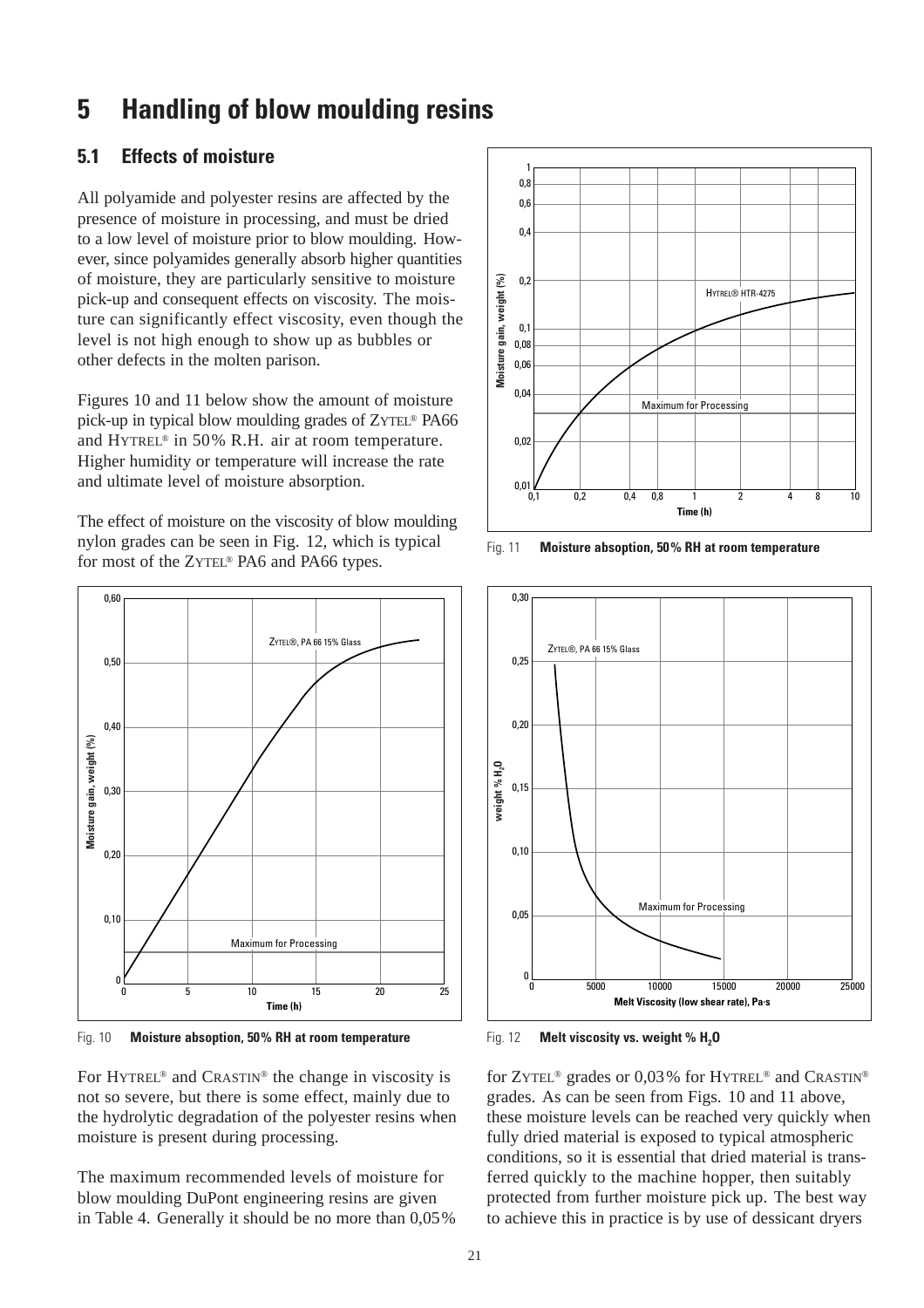mounted on the machine hopper, or connected to the hopper by a sealed piping system. It is also recommended that a device for accurately measuring granule moisture content (down to below 0,01%) is available for routine moisture checks where engineering resins are regularly being blow moulded.

Further advice on moisture measurement can be obtained from your DuPont representative.

# **5.2 Drying**

As indicated above, it is necessary to ensure very low levels of moisture in both nylon and polyester resins before blow moulding. To achieve these low moisture levels, a dessicant (dehumidifying) air dryer is essential, since the more basic "hot air" dryer cannot usually dry to these conditions unless operated under vacuum (vacuum ovens could also be used, but normally their capacity is insufficient for blow moulding output rates).

Many suitable dehumidifying dryers are available on the market. However it is important to check (at regular intervals and whenever drying performance is suspect) that a dew point of  $-25^{\circ}$ C, or lower, is being achieved. It is strongly recommended that a dew point meter is available for such routine checks.

Guidelines for drying time and temperature are given in Table 4 for most DuPont blow moulding resins. Actual drying time required may vary from those indicated, depending on initial moisture content.

Dryer hopper capacity should be adequately sized for the required residence time prior to moulding. This can be calculated from the expected throughput rate (kg/hour) and using a bulk density value<sup>1)</sup> of 0,6 kg/litre for ZYTEL<sup>®</sup> and 0,7 kg/litre for HYTREL<sup>®</sup> and CRASTIN<sup>®</sup> resins, for example:

| Production throughput:                          |                                                     |
|-------------------------------------------------|-----------------------------------------------------|
| 90 parts/hour $\times$ 300 g each <sup>2)</sup> | $= 27$ kg/hour                                      |
| Required drying time (Table 4, ZYTEL® PA6)      | $= 6$ hours                                         |
| Required dryer hopper capacity                  | $= 162$ kg ZYTEL®<br>$= 162 \times 0.6 = 97$ litres |

So dryer hopper capacity should be 100 litres capacity (minimum).

# **5.3 Regrind**

The handling of regrind material is closely related to the effects of moisture. It is important therefore that all regrind is either re-used quickly after moulding (for example in a closed-loop system which automatically recycles trimming and flash to the moulding machine hopper), or else thoroughly dried before use, if it has been allowed to pick-up moisture over a longer period.

Table 4 shows recommended drying times and temperatures for DuPont engineering resins. However it may be necessary to dry regrind material (especially nylons) for considerably longer than this, depending on the moisture content of the regrind.

The maximum amount of regrind (% by weight) which can be added to virgin resin in the blow moulding process will depend on the resin grade. Since there is always some thermal degradation during moulding, it follows that some loss of mechanical properties may result from use of an excessive amount of regrind – depending on the **quality** of regrind (in terms of possible thermal degradation). Another limitation on the amount of regrind which can be used comes from the screw feeding characteristics of the regrind – badly cut (very irregular size and shape) regrind may not feed properly, unless mixed with a high % of virgin resin.

In general, maximum regrind levels suggested for DuPont engineering polymers are as follows:

| $ZYTEL^{\circledR}$ PA6 and PA66 types,<br>including glass reinforced:                       | 60 % |
|----------------------------------------------------------------------------------------------|------|
| CRASTIN <sup>®</sup> and HYTREL <sup>®</sup> types,<br>for airduct and similar applications: | 60%  |
| HYTREL <sup>®</sup> used for CVJ boots:                                                      | 30%  |

With some grades it is likely that regrind behaviour in processing will be different from that of virgin resin, in its viscosity (melt strength) and die swell characteristics. For this reason it is important that the level of regrind used should be maintained at a constant % during part production. Should it become necessary to run with lower, or higher, levels of regrind the machine parameters may need to be adjusted accordingly.

 $\overline{1)}$  Bulk density value for regrind will be significantly lower than for virgin resin.

Assumes all scrap is immediately re-used. If not, add weight of scrap not re-cycled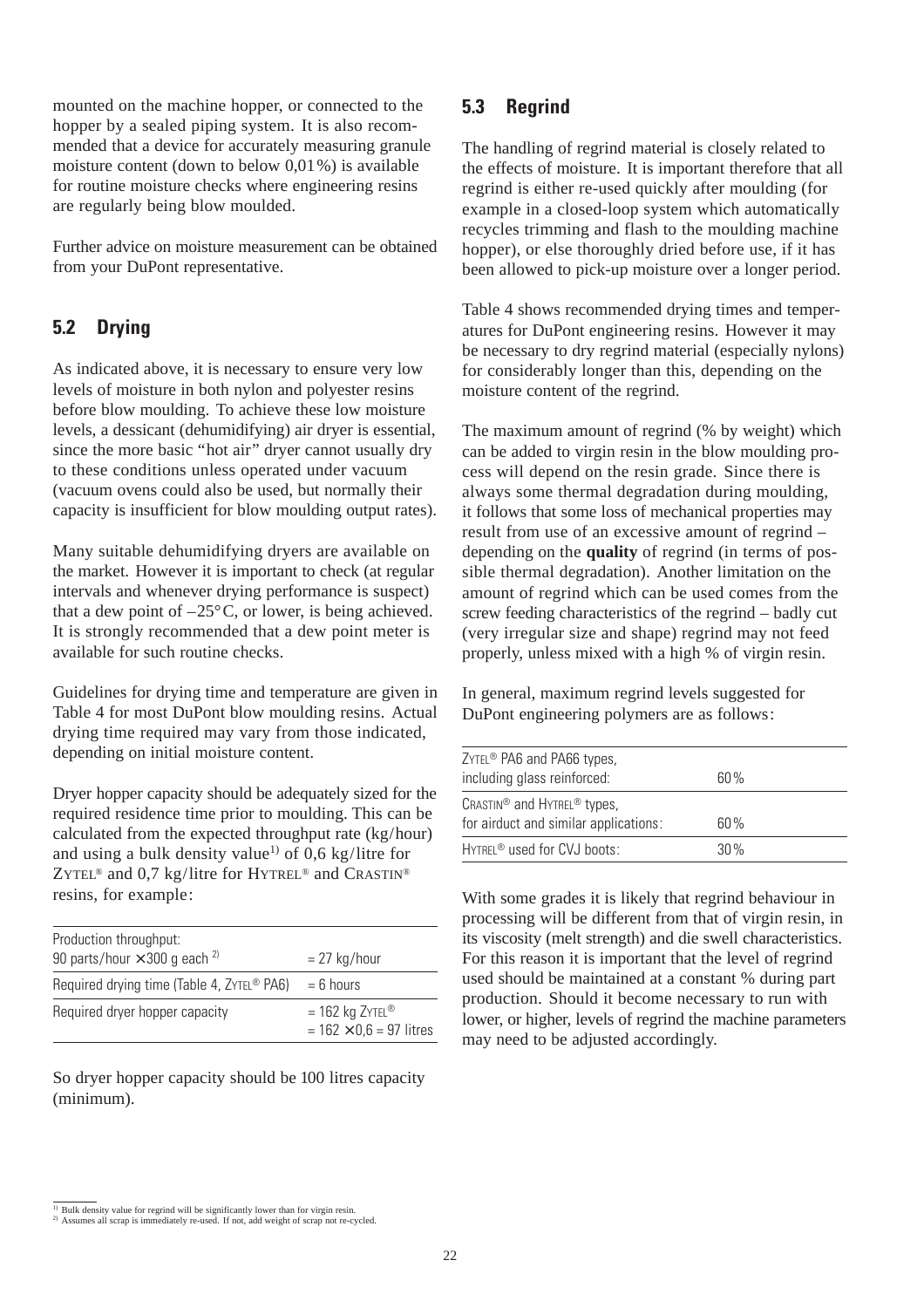# **5.4 Bulk Storage**

For high volume manufacture utilising several machines in continuous production, it may be economical to consider bulk delivery and storage of resins. Depending on the grade and logistics, various forms of bulk shipment may be available from DuPont, such as:

- 500 kg boxes
- 800 or 1000 kg octabins
- Special containers (typically 18 or 20 tonne)

Resin supplied in each of these forms conforms to normal DuPont sales specifications for moisture content, and is sealed against moisture pick-up in shipping by suitable moisture barrier packaging material. Procedures for handling boxes and octabins at the moulding machine should ensure that excessive moisture does not enter the resin after the package has been opened, and before all the resin has been transferred to the dryer hoppers.

For example, it is suggested that only a small hole is made in the plastic liner for insertion of a suction pipe which will transfer the granules pneumatically to the dryer. This hole should be re-sealed tightly when the resin is not being consumed.

For transfer of container shipments to storage silos, a dry-air pneumatic system should be used to avoid unnecessary moisture pick-up. Inside the silo, the air space above the granules must be kept charged with dehumidified air from a dessicant system. The granules should be fed to the moulding machines through a closed piping system, passing through a suitably sized dryer – either individual dryers for each moulding machine, or a larger single unit feeding a manifold system connected to each machine. In some cases, especially with nylons, a combination of bulk dryer (which can be hot air type) plus individual dessicant dryers may be preferred.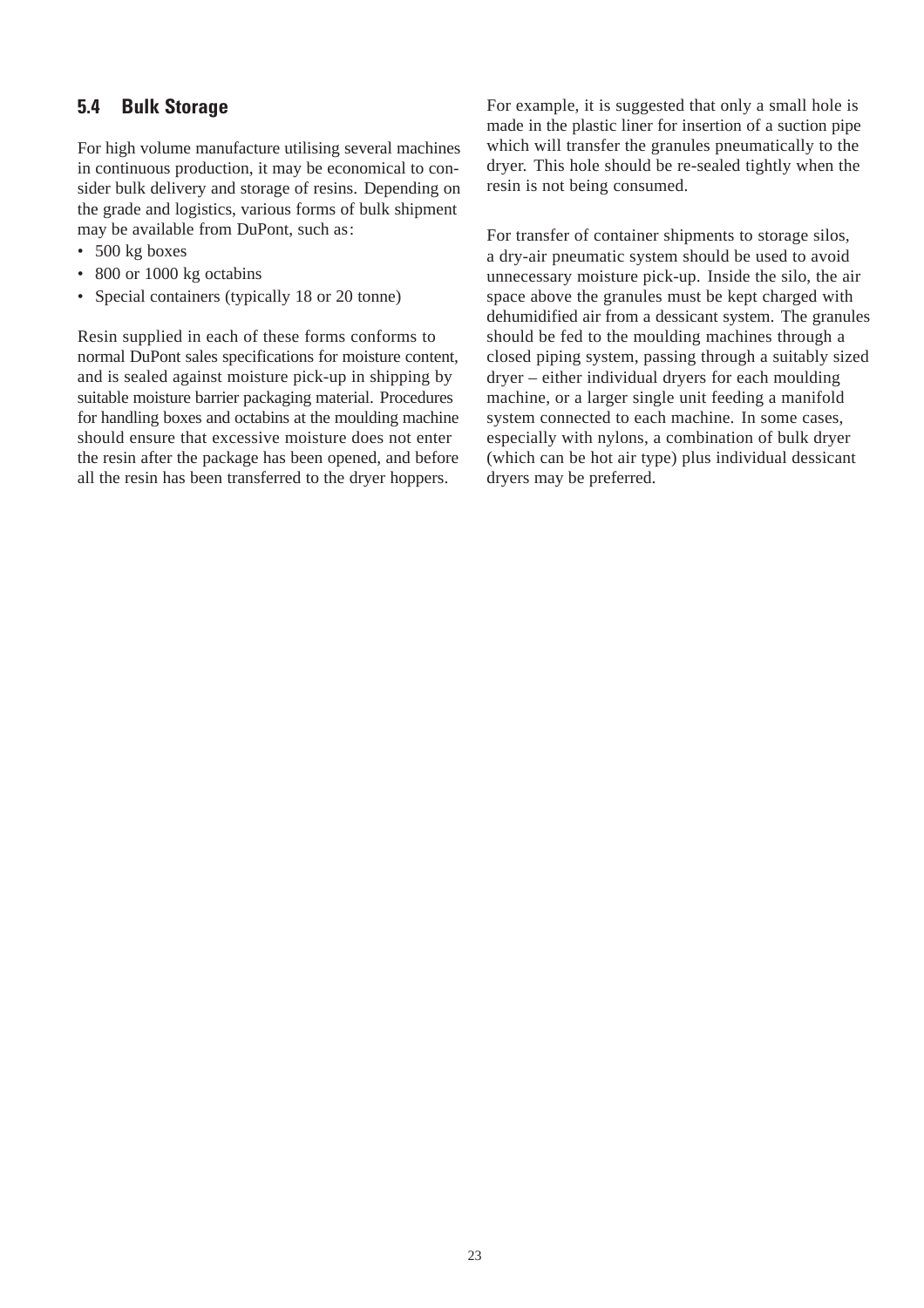# **6 Mould design guidance**

# **6.1 General**

Mould design for blow moulding resins is basically similar to that of other resins, such as polyethylene. The main additional considerations should be: pinch-off design and material of construction, blow up (draw) ratio, shrinkage allowances and cooling.

# **6.2 Materials of construction**

As for most blow mouldable resins, moulds may be constructed from one or more of the following materials:

- **Steel** (machined or cast)
- **Aluminium** (machined or cast)
- **Beryllium Copper** (machined or cast)
- **Kirksite** (low melting metal alloy usually only for prototypes)
- **Filled epoxies** (prototypes or small production runs)
- **Cast polyurethane** (usually only for prototypes)

The correct choice will depend mainly on economics, life expectancy and speed of fabrication. Some considerations may be worth pointing out:

- For glass reinforced grades, the pinch off (at least) should be machined from steel to prevent damage and wear from the abrasive nature of glass fibres.
- Steel is more robust and may therefore be better to withstand long term production, especially when considering operator cleaning of mould surfaces and possible damage when removing deformed parts etc. (engineering resins are usually harder than polyethylene, for example).
- Because of their semi crystalline nature, and high melting points, heat transfer is important in blow moulding engineering resins. For this reason aluminium and beryllium copper moulds and inserts may be advantageous (especially in fast cycling processes like injection moulding of HYTREL® CVJ boots).

# **6.3 Blow-up (draw) ratio**

Blow-up or draw ratio in the blow moulding process is the ratio of the initial surface area of the parison to the total expanded surface area of the moulded part.

Sharp corners and other areas resulting in an effective draw ratio greater than 4:1 (3:1 for glass reinforced resins) should be avoided in the mould design. If this ratio is too high it can cause poor part performance due to thinning of wall sections and tearing of the parison during the forming process. Blow-up ratio should be minimised where possible close to the parting line/pinchoff location.

## **6.4 Mould shrinkage allowances and part dimensions**

Part shrinkage is significantly higher in blow moulding than in injection moulding and in particular there is a significant difference between "flow" direction and "transverse" direction with glass reinforced resins.

Typical shrinkage allowances are given for DuPont engineering resins in Table 4. The exact amount of shrinkage for a particular resin grade will depend on:

- 1. Wall thickness (thicker = more shrinkage)
- 2. Melt temperature (higher  $=$  less shrinkage)
- 3. Mould temperature (higher  $=$  more shrinkage)
- 4. Processing conditions (for example push-out speed
	- and die/orientation effects)

Of all these, the most important factor is wall thickness, and it follows that variations in wall thickness through the part can result in some warpage of the finished moulding. Control of wall thickness during moulding is therefore quite critical. There will also be some post-mould (additional) shrinkage, which is usually quite small. Also, with nylon resins there will be some "negative" shrinkage due to moisture absorption in the moulded part.

All these factors mean that it is strongly recommended that final shrinkage allowance for mould design should be based on experience and from measurement made with the same resin in a similar mould configuration.

# **6.5 Pinch-off designs**

All DuPont engineering resins are designed for good pinch weld behaviour. However, good pinch-off design is important to achieve maximum strength in the pinchoff part of the moulding (some mouldings, for example those made with most 3-D moulding processes, do not contain a pinch-off in the finished part).

For engineering resins, the preferred design is usually the so-called "double dam" type, which helps to develop the necessary pinch pressure and forces molten resin back into the weld area. This prevents the formation of a "V" notch inside the moulding, which can be a source of weakness.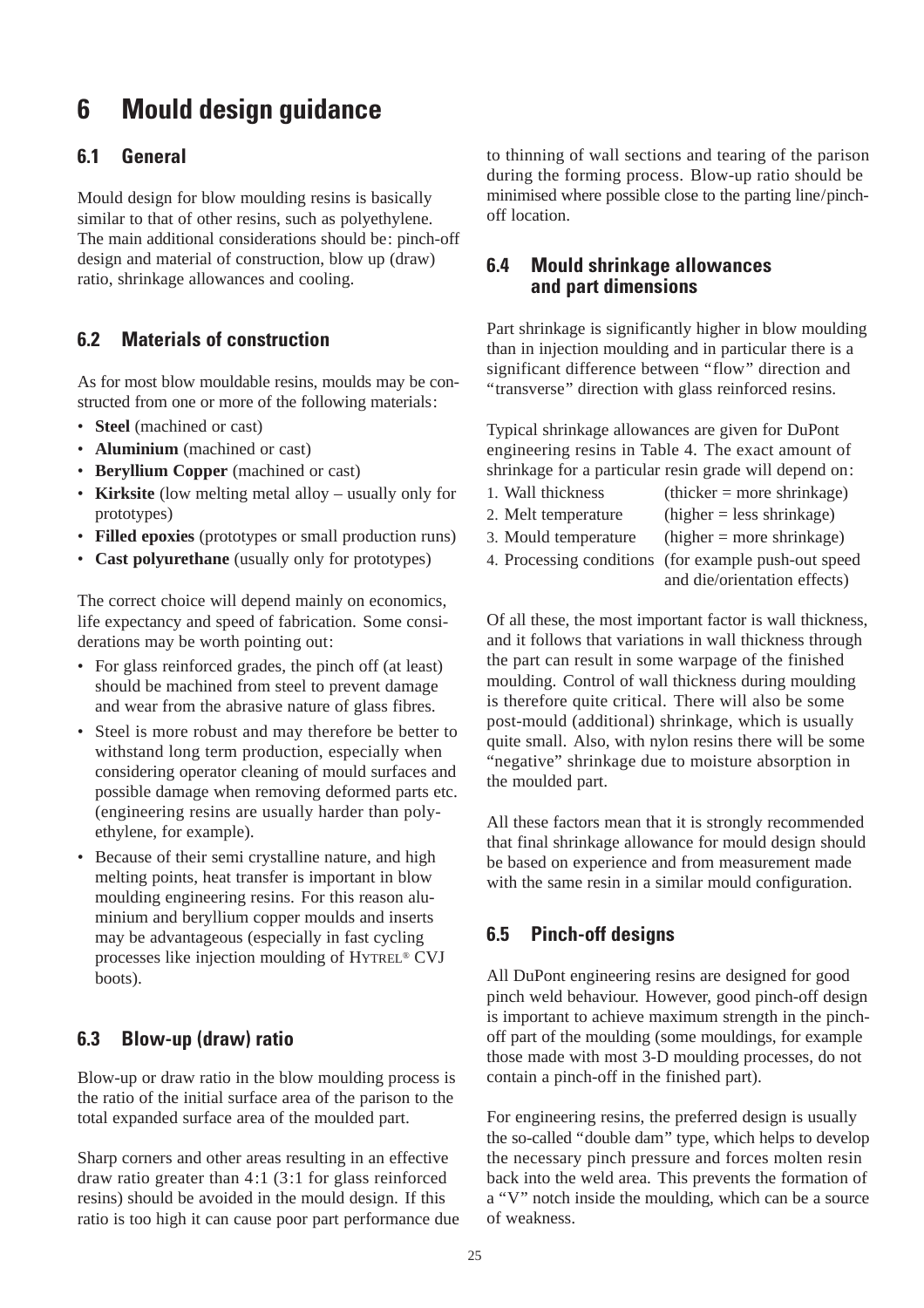A typical design of this type is shown in Fig. 13 below. Other designs, including the conventional "single dam" configuration have also been used successfully with DuPont resins and may be perfectly suitable in cases where maximum strength in the pinch weld area is not critical.

| $\mathbf{L}$ | $=$ | 0,5 to 1 $\times$ Parison wall thickness                        |
|--------------|-----|-----------------------------------------------------------------|
| <b>DPD</b>   |     | $= 2$ to $4 \times$ Parison wall thickness                      |
| DL           |     | $=$ 1 to 2 $\times$ Parison wall thickness                      |
| <b>FW</b>    | $=$ | large enough to hold maximum Parison "flash"<br>after pinch-off |
| D            | $=$ | 0 to 0,5 mm. Depending on required ease<br>of trimming          |
| DD           |     | $= D + (0.5 \times \text{Parison wall thickness})$              |
| FD           | $=$ | 1,5 to $2 \times$ Parison wall thickness                        |
|              |     |                                                                 |



Fig. 13 **"Double Dam" Pinch-off Design**

## **6.6 Other mould considerations**

It is not intended to provide extensive mould design recommendations since these are best left to competent blow mould tool manufacturers who have many years of experience in this area. However, the following points are particularly important for successful blow moulding of engineering polymers.

- Mould cooling should be well designed due to the fact that engineering polymers have a high heat capacity because of their semi-crystalline nature. The cooling should provide an even mould temperature over the surface during moulding, since uneven cooling rates in the part can lead to warpage.
- Venting of the mould cavity must be provided in order to prevent poor surface reproduction, or surface defects in moulding. In some cases, sufficient venting can be provided by the use of a non-polished surface (for example sand-blasting or "texturing"), but where the cavity is large or deep it is normally necessary to provide special vent "plugs" (sintered metal) or slit vents. Venting at the mould parting line may also be provided by slight relief of the cavity edge, leading into an adjacent vent channel.
- Mould surface finish can affect the venting of the cavity (see above), but for some resins (such as HYTREL®) it can help with part ejection from the mould. In this case a sand (grit) blast surface is preferred to a polished surface. A highly "textured" surface can also be used successfully to hide any surface blemishes which might be seen on a smoother surface – these blemishes are sometimes the result of uneven cooling or shrinkage effects in the part as it cools.
- Relief angles, undercuts etc: Due to the high shrinkage of engineering resins, it is important to avoid designs where the shrinkage of the part could "lock" the part in the cavity after cooling, and result in difficulty to eject the part. This is a potential problem for both rigid resins (for example, glass reinforced ZYTEL®) and more rubber-like resin like HYTREL®.

If you would like additional advice on tool or part design, please consult your DuPont technical representative.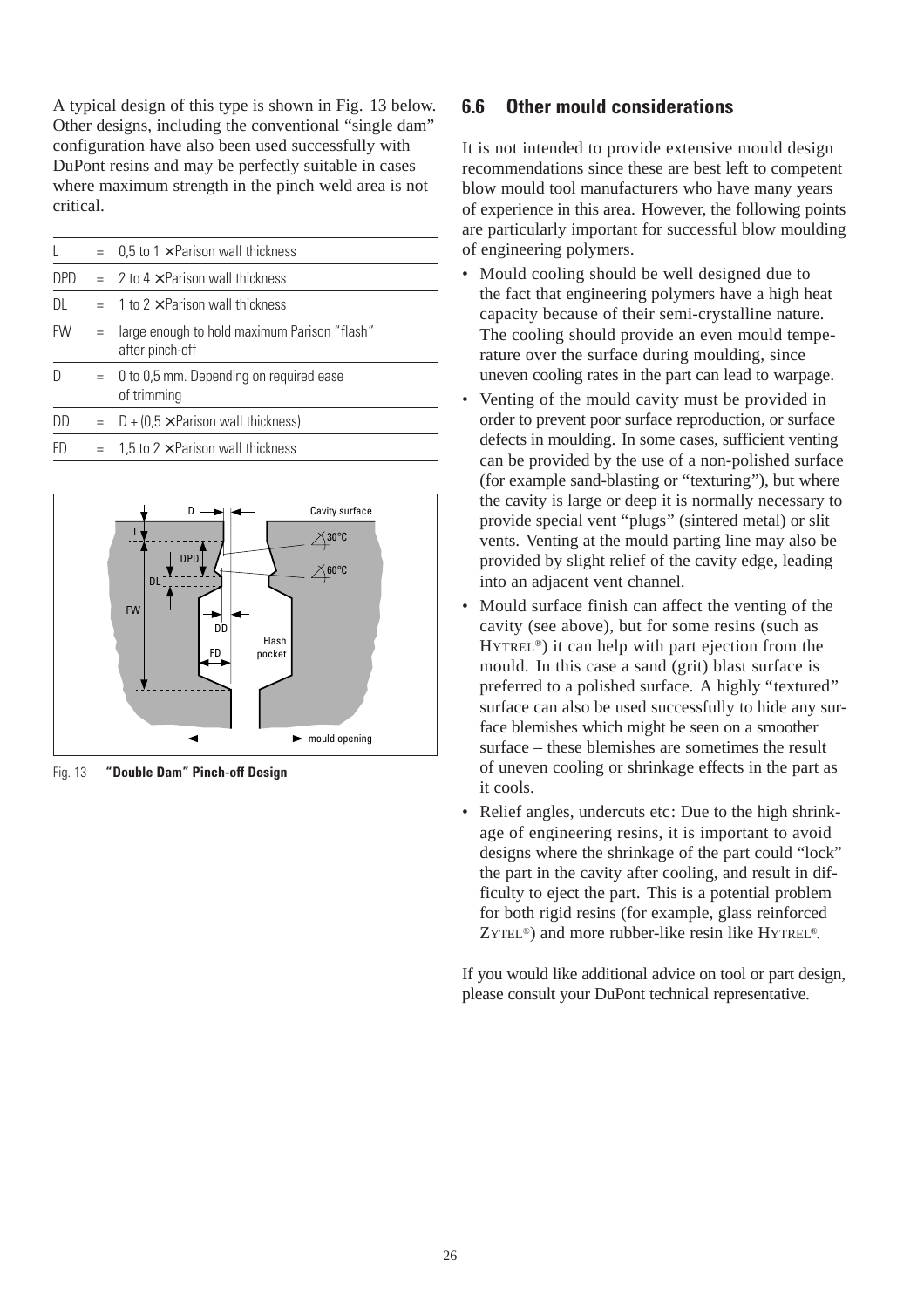# **7 Troubleshooting guide**

The following table shows some of the more common problems which may be encountered in blow moulding DuPont engineering resins. The "most likely" or simplest causes are listed first and may sound obvious, but quite often these are ignored or not properly checked out!

| <b>FAULT</b>                                                                | <b>CAUSE</b>                                                                                                                 | <b>SOLUTION</b>                                                                                                                               |
|-----------------------------------------------------------------------------|------------------------------------------------------------------------------------------------------------------------------|-----------------------------------------------------------------------------------------------------------------------------------------------|
| <b>Bubbles in melt</b>                                                      | Moisture                                                                                                                     | Dry resin                                                                                                                                     |
|                                                                             | Wrong screw design (air entrapment)                                                                                          | Fit suitable screw                                                                                                                            |
| Poor melt strength                                                          | Moisture                                                                                                                     | Dry resin                                                                                                                                     |
|                                                                             | Melt temperature too high                                                                                                    | Check with needle pyrometer and<br>correct to recommended value. If actual<br>melt temperature greatly exceeds set<br>temperatures, see below |
| <b>Excessive melt temperature</b><br>(significantly above set temperatures) | Faulty temperature controllers or<br>thermocouples                                                                           | Repair/calibrate controllers and<br>thermocouples                                                                                             |
|                                                                             | Wrong screw design                                                                                                           | Fit correct screw                                                                                                                             |
| Unmelt or "cold" appearance in parison                                      | Temperature set too low                                                                                                      | Raise temperatures -<br>see recommended settings for resin                                                                                    |
|                                                                             | Insufficient "heat soak" time before start-up                                                                                | Allow longer "heat soak"                                                                                                                      |
|                                                                             | Faulty heaters, thermocouples or controllers                                                                                 | Repair/calibrate as necessary                                                                                                                 |
|                                                                             | Inadequate heater capacity for engineering<br>resin (especially in zones between cylinder<br>and head, or in head/die zones) | Upgrade heater size or provide<br>thermal insulation                                                                                          |
|                                                                             | External (or internal) cooling of head/die<br>by air draught or leakage                                                      | Eliminate source of air cooling                                                                                                               |
| Inside surface of parison is rough<br>(outside may be O.K.)                 | Core pin too cold                                                                                                            | Consider fitting core heater<br>Check if air flow through core/pin<br>is excessive                                                            |
|                                                                             | Melt fracture                                                                                                                | Increase die temperature (only)<br>Reduce push-out speed/pressure<br>Check die/design (internal angles too<br>severe, for example)            |
| <b>Outside surface of parison is rough</b><br>(inside may be O.K.)          | Die too cold                                                                                                                 | Raise die temperature/check set point<br>is being held                                                                                        |
|                                                                             | Melt fracture                                                                                                                | See solution for "inside surface" above                                                                                                       |
| Poor pinch weld                                                             | Contamination from previous or purge<br>material                                                                             | Purge for longer before starting<br>Moulding. Temporarily raise head/die<br>temperatures if required to accelerate<br>purging.                |
|                                                                             | Melt or surface temperature too low                                                                                          | Raise temperatures - try only die<br>temperature first.<br>See below: "Parison hanging too long"                                              |
|                                                                             | Parison hanging too long before mould close                                                                                  | Push out faster<br>Reduce delays in mould closing                                                                                             |
|                                                                             | Poor design of pinch-off area in mould                                                                                       | Redesign mould pinch-off                                                                                                                      |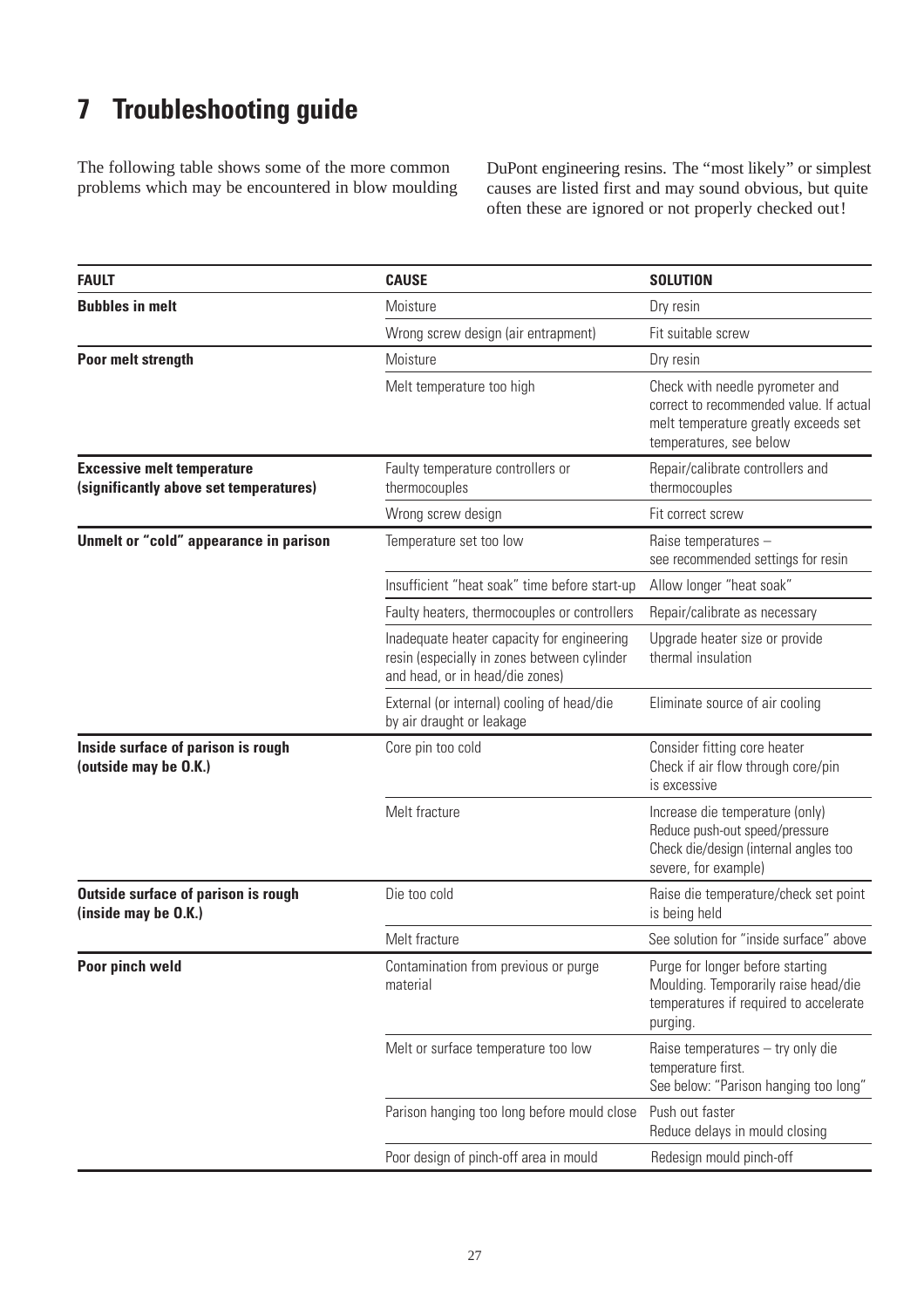| <b>FAULT</b>                                           | <b>CAUSE</b>                                           | <b>SOLUTION</b>                                                                                                                             |
|--------------------------------------------------------|--------------------------------------------------------|---------------------------------------------------------------------------------------------------------------------------------------------|
| <b>Uneven screw output</b>                             | Granules "bridging" below feed hopper                  | Check water cooling to throat area                                                                                                          |
|                                                        | Feeding problem in screw zone 1                        | Check set/actual temperatures are<br>correct<br>Raise first screw zone temperature<br>significantly (e.g. $20-30$ °C)<br>Check screw design |
|                                                        | Too high regrind usage                                 | Reduce % regrind used                                                                                                                       |
|                                                        | Restriction or unmelted material after<br>screw/barrel | Check temperatures and pressures<br>Raise temperatures if necessary                                                                         |
| Parison rolls onto face of die<br>(does not drop down) | Too low die temperature                                | Check die heater<br>Raise die temperature                                                                                                   |
|                                                        | Incorrect die geometry                                 | Improve die design                                                                                                                          |